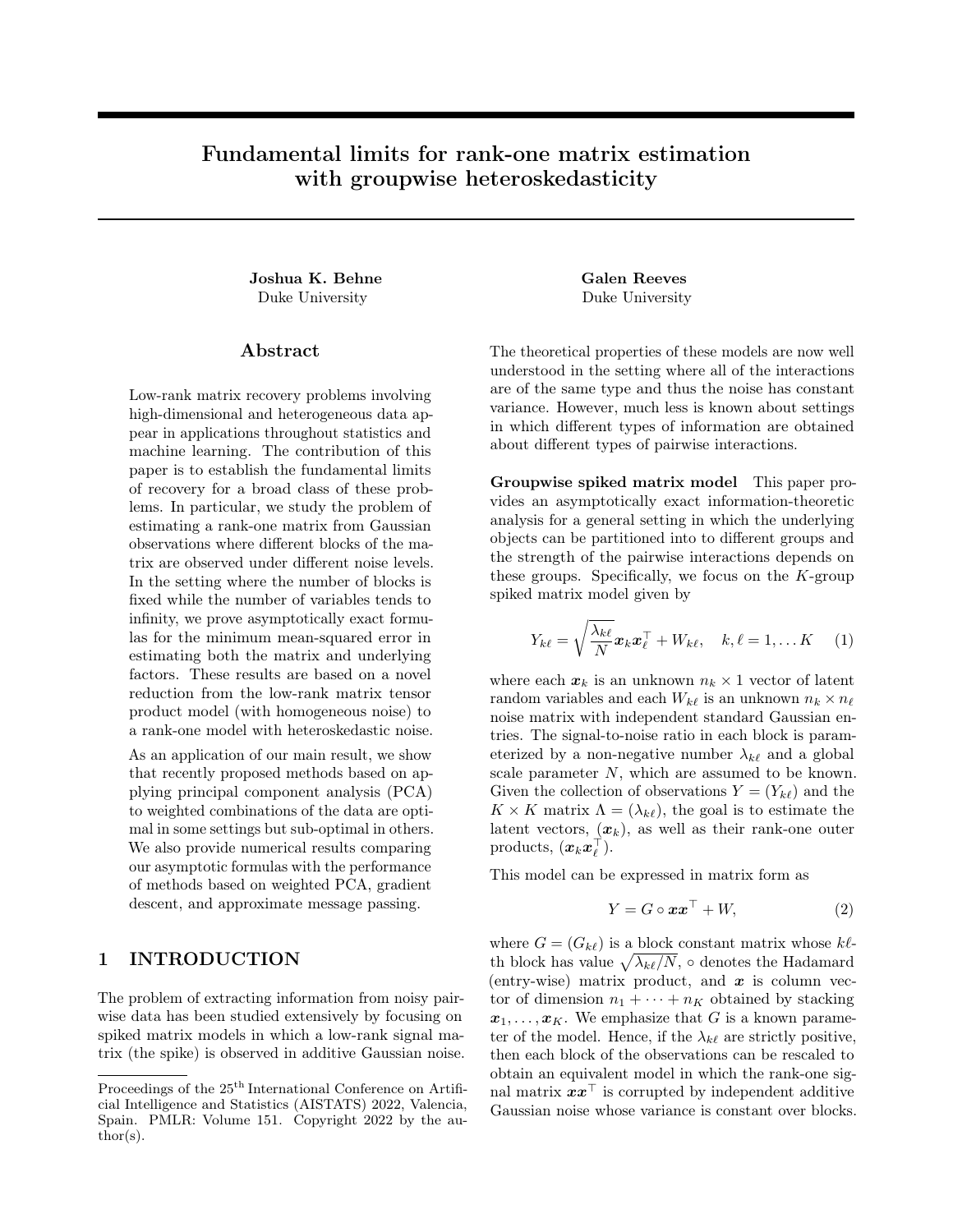#### 1.1 Applications

Our theoretical results for the groupwise model in (1) have implications for a variety of applications. In the following, we sometimes use the notation  $u$  and  $v$ instead of  $x_k$  to represent the latent vectors.

PCA with heteroskedastic data Generalizations of the spiked covariance matrix model of Johnstone (2001) have been used to study the effects of heteroskedastic noise (Bai and Yao, 2012; Yao et al., 2015; Hong et al., 2018a,b; Zhang et al., 2021). A rank-one version of such a model can be described as follows. Conditional on a  $d \times 1$  latent vector  $u$ , observations are generated independently according to

$$
\mathbf{y}_i = \sqrt{\frac{1}{N}} \mathbf{u} v_i + \eta_i \boldsymbol{\epsilon}_i, \quad i = 1, \dots, n \tag{3}
$$

where each  $v_i$  is a standard Gaussian variable, each  $\epsilon_i$  is a  $d \times 1$  vector with independent standard Gaussian entries, and the terms N and  $\eta_1, \ldots, \eta_L$  are deterministic parameters.

Hong et al. (2018b) provide asymptotically exact formulas for estimating  $u$  using weighted PCA in the high-dimensional setting where where  $d, n \to \infty$ , while the noise levels  $\eta_i$  are supported on fixed set of L values  $\{\sigma_1, \ldots, \sigma_L\}$ . Furthermore, in the setting where the noise levels are known, they describe the optimal choice of weights and the corresponding error rates. Related work by Zhang et al. (2021) focuses on a version of (3) in which the role of **u** and  $v = (v_1, \ldots, v_n)$  are interchanged and the noise levels are unconstrained.

The model (3) can be seen as a special case of the groupwise model in (1) with  $K = L + 1$  where the observations are grouped according to common noise levels such that

$$
Y_{\ell} = \sqrt{\frac{1}{N}} \boldsymbol{u} \boldsymbol{v}_{\ell}^{\top} + \sigma_{\ell} W_{\ell}, \qquad \ell = 1, \ldots, L \qquad (4)
$$

where  $v_\ell$  is an  $n_\ell \times 1$  vector with independent standard Gaussian entries,  $W_{\ell}$  is an  $d \times n_{\ell}$  matrix with independent standard Gaussian entries, and  $n_\ell := |\{i : \eta_i = \}$  $\sigma_{\ell}$ ]. Here, we have used a slightly different convention for indexing the groups because each observation involves the same factor  $u$  (i.e., the interactions between the  $v_{\ell}$  terms are not observed).

As a direct consequence of our main result, we obtain asymptotically exact formulas for the fundamental limits of estimating  $u$  in the setting where the noise levels are known. In the case where  $u$  has IID Gaussian entries, we show that the fundamental limits match the achievable results obtained by Hong et al. (2018b), thus demonstrating that weighted PCA is informationtheoretically optimal in this setting; see Theorem 4.

Covariate assisted clustering Another application of interest involves clustering problems with highdimensional covariates (Binkiewicz et al., 2017; Deshpande et al., 2018; Arroyo et al., 2020). As a specific example, consider the Gaussian version of the contextual stochastic block model introduced by Deshpande et al. (2018), where an unknown random vector  $\mathbf{u} \in {\{\pm 1\}}^d$ has independent Radamacher variables (corresponding to the assignment of each entry to one of two equiprobable communities) and the observations consist of a symmetric  $d \times d$  matrix of pairwise observations and an asymmetric  $d \times n$  matrix of interactions with an unknown  $n \times 1$  latent vector  $\boldsymbol{v}$ 

$$
Y_{uu} = \sqrt{\frac{\lambda_{uu}}{N}} \mathbf{u} \mathbf{u}^{\top} + W_{uu}
$$
 (5a)

$$
Y_{uv} = \sqrt{\frac{\lambda_{uv}}{N}} \boldsymbol{u} \boldsymbol{v}^\top + W_{uv}.
$$
 (5b)

Deshpande et al. (2018) characterize the statistical thresholds for detection and weak recovery of  $\boldsymbol{u}$  and show that these thresholds can be achieved using spectral methods. Ensuing work by Ma and Nandy (2021) proves exact formulas for the asymptotic MMSE and also provides a sharp asymptotic analysis of the MSE associated with an AMP algorithm adapted to this setting.

In view of our groupwise model  $(1)$ , we see that  $(5)$ corresponds to the case of  $K = 2$  groups where the pairwise interactions between the entries in  $\boldsymbol{v}$  are not observed (i.e.,  $\lambda_{vv} = 0$ ). Applying our main result to this setting recovers the fundamental limits obtained previously as a special case. More generally, our results also apply in setting where  $\lambda_{vv}$  is nonzero and thus one can perform clustering jointly on the entries of  $u$  and v; see Section 4.

Computational-to-statistical gaps The analysis of fundamental limits also plays an important role in understanding the interplay between estimation and computational complexity. In this paper we identify two settings where efficient methods are optimal. Theorem 4 gives conditions for the optimality of weighted principal component analysis (WPCA) and our numerical results demonstrate a close correspondence between our asymptotic formulas and the empirical performance of various methods.

Beyond these settings, our result can also be used to study settings where there exists a gap between the optimal performance and efficient methods. Indeed, for a large family of related estimation problems, it is well known that the same formulas describing the optimal limits provide information about the behavior of approximate message passing (Zdeborová and Krzakala, 2016). We leave this as a direction for future research.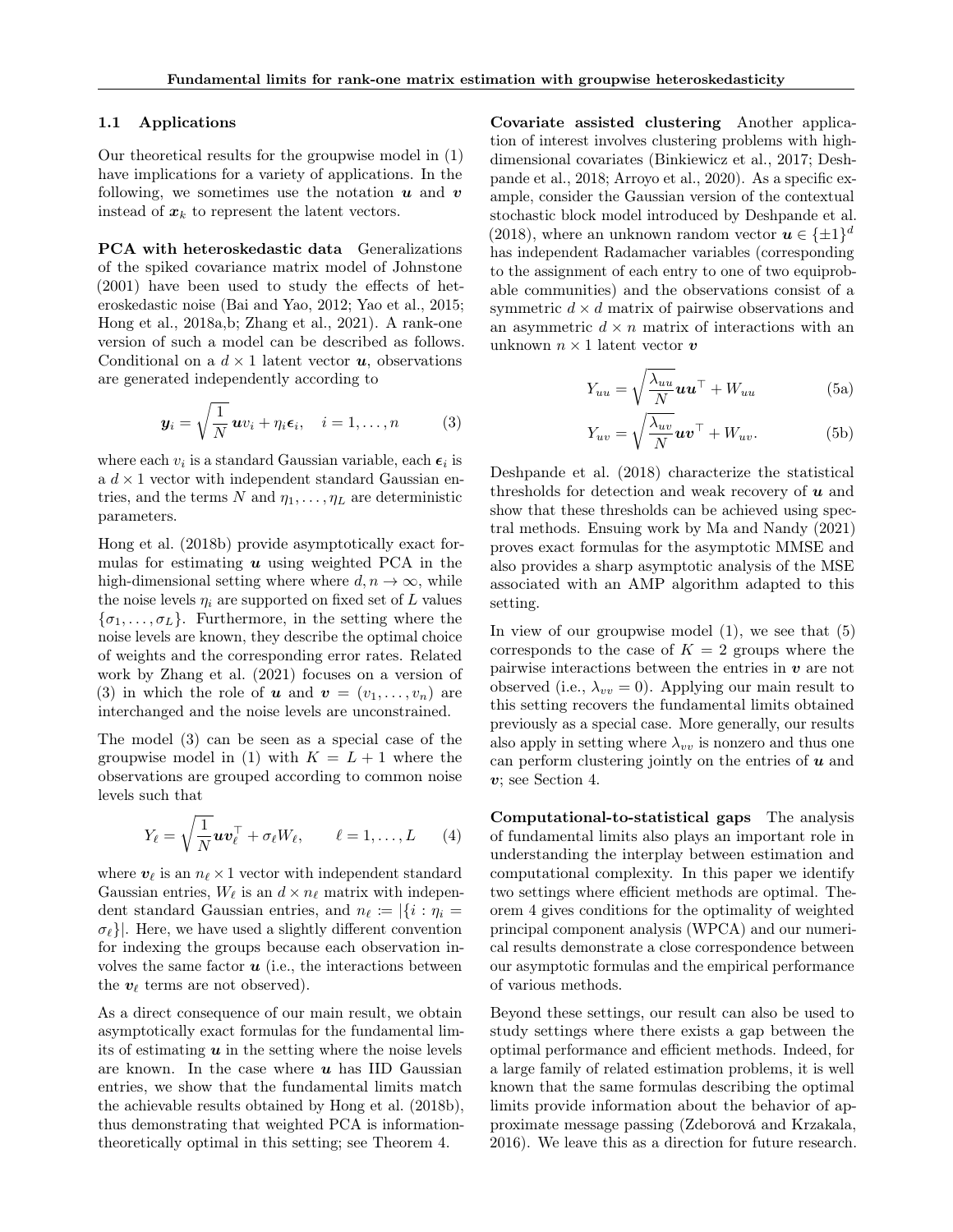#### 1.2 Comparison with Prior Work

Low-rank matrix estimation problems have been studied extensively with applications in covariance estimation Johnstone (2001); Johnstone and Lu (2009), sparse principal component analysis (PCA) Zou et al. (2006), clustering Lesieur et al. (2016); Banks et al. (2018), and community detection Decelle et al. (2011); Abbe (2018). The bulk of the theoretical work has focused on one of two basic models: the spiked Wigner model, which corresponds to a single diagonal block of the form  $Y_{kk}$ in the groupwise model<sup>1</sup>, and the *spiked Wishart model*, which corresponds to a single off-diagonal block of the form  $Y_{kl}$  in the groupwise model.

The statistical limits for these models were studied by Lesieur et al. (2015, 2017) who used the replica method to derive conjectured formulas for the asymptotic mutual information and MMSE in the setting of independent and identically distributed variables. These formulas were proven rigorously in ensuing work Krzakala et al. (2016); Barbier et al. (2016); Lelarge and Miolane (2019); Miolane (2017) using a variety of interpolation methods from statistical physics. A complementary line of work has focused on the algorithmic limits of recovery associated with spectral methods Baik et al. (2005); Benaych-Georges and Nadakuditi (2012); Deshpande and Montanari (2014b); Perry et al. (2018), semidefinite relaxations Amini and Wainwright (2009), and approximate message passing (AMP) Fletcher and Rangan (2018); Deshpande and Montanari (2014a); Parker et al. (2014); Lesieur et al. (2017); Montanari and Venkataramanan (2021).

More recent work has focused on extending these models in a number of directions, including models with structured priors described by generative models Aubin et al. (2021); Cocola et al. (2020); Pandit et al. (2020), multiview models involving multiple different observations on the same underlying variables Mayya and Reeves (2019); Barbier and Reeves (2020); Reeves (2020), and low-rank tensor observation problems Luneau et al. (2020); Chen et al. (2021). Within this body of work, there has also been significant interest on the existence of computational-to-statistical gaps under various detection and recovery criteria Barbier et al. (2020); Niles-Weed and Zadik (2020).

In a slightly different context, a special case of the groupwise model (involving noise levels with certain symmetries) has appeared previously as a proof technique Barbier et al. (2018) where the goal was to establish an asymptotic equivalence between the standard spiked Wigner model and a spatially coupled collection of rank-one models, whose fundamental performance could be analyzed rigorously via the analysis of AMP.

Our theoretical results build upon a long line of work originally in the statistical physics literature including the adaptive interpolation method (Barbier and Macris, 2019) and its recent generalizations of the usual lowrank matrix estimation problems (Barbier and Reeves, 2020; Reeves, 2020). A key step in our analysis is a novel reduction between these models that does not seem to have been recognized previously.

## 2 FUNDAMENTAL LIMITS

Our main results are exact formulas for the asymptotic mutual information and MMSE associated with the groupwise model (1). In addition to the pairwise observations, we also allow for side information of the form

$$
Y_k = \sqrt{r_k} \boldsymbol{x}_k + W_k, \qquad k = 1, \dots, K \tag{6}
$$

where each  $W_k$  is an unknown  $n_k \times 1$  noise vector with independent standard Gaussian entries. The entire collection of observations is denoted by  $Y = (Y_k, Y_{k\ell}).$ Assumption 1. We consider a sequence of problems, indexed by an integer  $N$ , with observations from the groupwise spiked model (1) and the side information model (6) such that:

- A) The number of groups  $K$  is fixed while number of variables in each group  $n_k = n_k(N)$  scales as  $n_k/N \to \beta_k \in (0,\infty).$
- B) For each  $k = 1, ..., K$ , the entries of  $x_k =$  $(x_{k1},...,x_{kn_k})$  are drawn independently from a distribution  $P_k$  on  $\mathbb R$  with second moment equal to one and finite fourth moment.

Rather than working with mutual information directly, we use an equivalent parameterization in terms of the relative entropy between the distribution of the observations and the standard Gaussian measure of the same dimension. For each group  $k$ , we define the singleletter relative entropy function  $D_k: [0, \infty) \to [0, \infty)$ according to

$$
D_k(\gamma) := D(\mathbb{P}_{\sqrt{\gamma} x_k + w_k} \|\mathbb{P}_{w_k})
$$
\n<sup>(7)</sup>

where  $x_k \sim P_k$  and  $w_k \sim \mathcal{N}(0, 1)$  are independent (univariate) random variables and  $D(\mathbb{P} \mid \mathbb{Q}) = \int \log(\frac{d\mathbb{P}}{d\mathbb{Q}}) d\mathbb{P}$ is the relative entropy (or Kullback-Leibler divergence) between probability measures  $\mathbb P$  and  $\mathbb Q$ . Associated with the entire collection of observations, we define  $\mathcal{D}_N\colon [0,\infty)^K\times [0,\infty)^{K\times K}\to [0,\infty)$  to be

$$
\mathcal{D}_N(r,\Lambda) := \frac{1}{N} D(\mathbb{P}_Y \, \| \, \mathbb{P}_W). \tag{8}
$$

<sup>&</sup>lt;sup>1</sup>The spiked Wigner model assumes a symmetric noise matrix with variance 2 on the diagonal and 1 on the offdiagonal. This corresponds to an independent noise matrix with a factor two difference in SNR.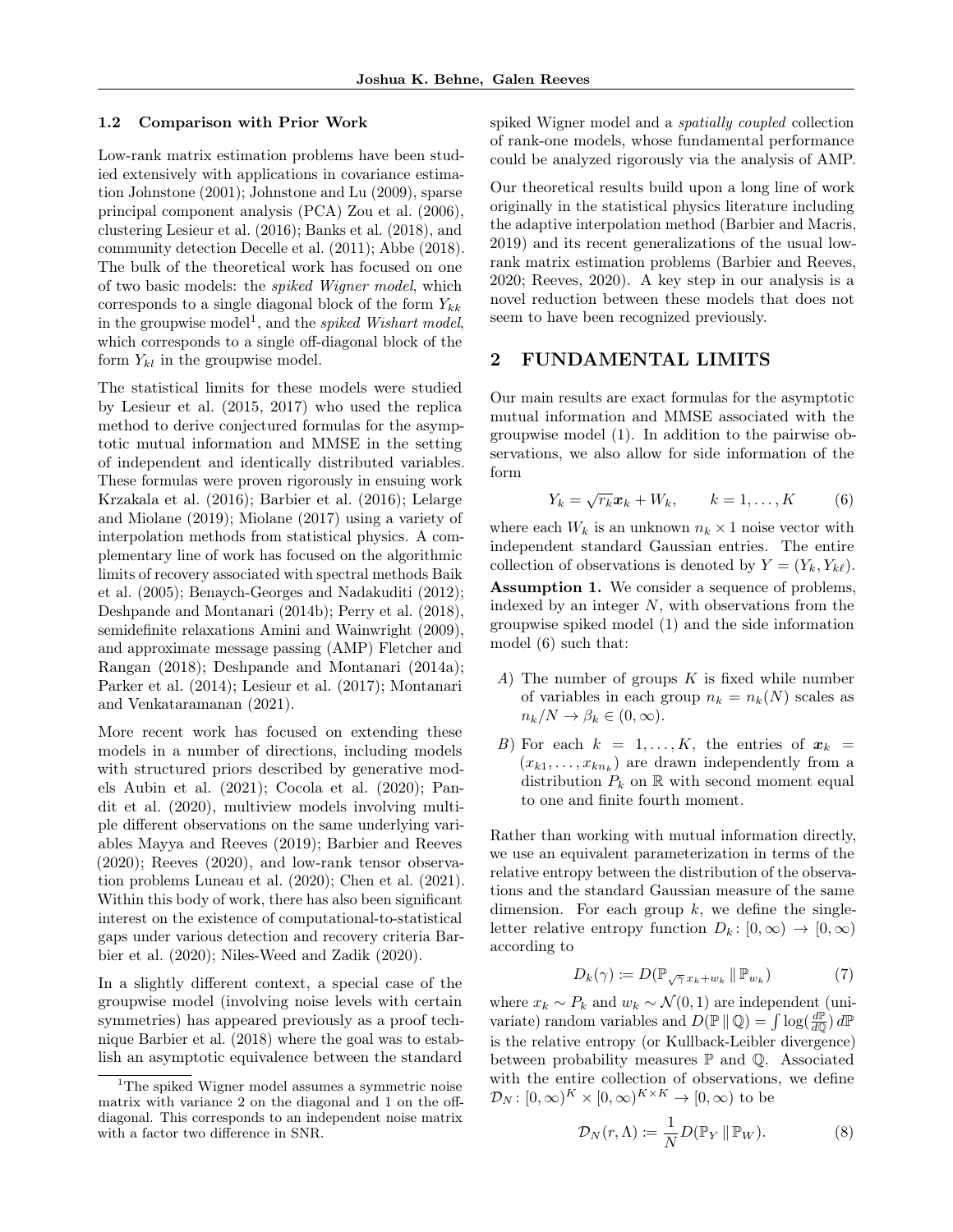Our first result shows that the relative entropy  $\mathcal{D}_N$ converges to a well-defined limit that depends only on the parameters  $(\beta_k)$  and the single-letter entropy functions associated with each group. For vectors  $u, v \in$  $\mathbb{R}^n$ , we write  $u \leq v$  if  $u_i \leq v_i$  for  $i = 1, \ldots, n$ .

Theorem 1. Under Assumption 1, the relative entropy function  $\mathcal{D}_N$  converges pointwise to the limit  $\mathcal D$  given by

$$
\mathcal{D}(r,\Lambda) := \max_{q} \inf_{\tilde{r}} \left\{ \sum_{k=1}^{K} \beta_k D_k (r_k + \tilde{r}_k) + \frac{1}{2} q^{\top} \Lambda q - \frac{1}{2} \tilde{r}^{\top} q \right\}
$$
\n(9)

where the maximum is over all K-dimensional vectors q such that  $0 \leq q \leq \beta$  and the infimum is over all K-dimensional non-negative vectors  $\tilde{r}$ .

The variational formula for the limit provides an explicit link between the prior information about the variables, encapsulated by the single-letter relative entropy functions, and the strengths of the different types of interactions, described by the matrix  $\Lambda$ .

From the point of view of estimation, the significance of Theorem 1 is that changes in the relative entropy with respect to  $(r, \Lambda)$  can be related to the MMSE in estimating the underlying variables. Specifically, as a consequence of the I-MMSE relation (Guo et al., 2005), one finds that  $\mathcal{D}_N$  is differentiable on the interior of its domain and its partial derivatives satisfy

$$
\partial_{r_k} D_N(r,\Lambda) = \frac{1}{2N} \mathbb{E} \left[ \|\mathbb{E}[\boldsymbol{x}_k \mid Y] \|_2^2 \right]
$$
  

$$
\partial_{\lambda_{k\ell}} D_N(r,\Lambda) = \frac{1}{2N^2} \mathbb{E} \left[ \|\mathbb{E}[\boldsymbol{x}_k \boldsymbol{x}_\ell^\top \mid Y] \|_F^2 \right].
$$
 (10)

In conjunction with Theorem 1, these relations lead to exact formulas for the asymptotic MMSE. The main difference in the asymptotic setting is that there may be a countable number of points at which the limit is non-differentiable. These points correspond to jumpdiscontinuities in the asymptotic MMSE.

Theorem 2. Consider Assumption 1 and suppose that for a given pair  $(r, \Lambda)$  the maximum in (9) is attained at a unique point  $q^*$ . For each k such that  $q_k^* = 0$  or  $r_k > 0$  the MMSE satisfies

$$
\lim_{N\to\infty}\frac{\mathbb{E}\|\boldsymbol{x}_k-\mathbb{E}[\boldsymbol{x}_k|Y]\|_2^2}{n_k}=1-\frac{q_k^*}{\beta_k},
$$

and for each pair  $(k, \ell)$  such that  $q_k^* q_\ell^* = 0$  or  $\lambda_{k\ell} + \lambda_{\ell k} >$  $0,\;the\;MMSE\;of\;\boldsymbol{x}_k\boldsymbol{x}_\ell^\top\;satisfies$ 

$$
\lim_{N\to\infty}\frac{\mathbb{E}\|\boldsymbol{x}_k\boldsymbol{x}_\ell^\top-\mathbb{E}\big[\boldsymbol{x}_k\boldsymbol{x}_\ell^\top|Y\big]\|_F^2}{n_kn_\ell}=1-\bigg(\frac{q_k^*}{\beta_k}\bigg)\bigg(\frac{q_\ell^*}{\beta_\ell}\bigg).
$$

We emphasize that whether the maximum in (9) is attained at unique point is a property that can be verified on a case by case basis. Furthermore, in Supplement A.4 it is shown that for any fixed  $r$  (possibly zero) and fixed collection of off-diagonal terms  $(\lambda_{k\ell} : k \neq \ell)$ the set of diagonal terms  $(\lambda_{kk}: k = 1, \ldots, K)$  such that the mazimizer is not unique has Lebesgue measure zero. More generally, there may be cases where some of the limits holds even though the maximizer is not unique.

The reason we need further assumptions on  $(q^*, r, \Lambda)$  is related to the fact that a phase transition with respect to arbitrarily small changes in  $(r, \Lambda)$  occurs when the global maximizer jumps from one location to another. For a more thorough discussion of this behavior see (Reeves, 2020, Section II-B). While the conditions we provide are sufficient, they are probably not necessary.

Finally, there may be settings of interest where  $r$  is zero and  $\Lambda$  is sparse for which the assumptions of Theorem 2 are not satisfied. The next result shows that every global maximizer provides a lower bound on the MMSE. This result is used in Section 3 to establish the optimally of weighted PCA.

Theorem 3. Consider Assumption 1 and suppose that for a given pair  $(r, \Lambda)$  the maximum in (9) is attained at q ∗ . Then, the MMSE satisfies

$$
\liminf_{N \to \infty} \frac{\mathbb{E} \|\boldsymbol{x}_k - \mathbb{E}[\boldsymbol{x}_k \mid Y] \|_2^2}{n_k} \ge 1 - \frac{q_k^*}{\beta_k},
$$
  

$$
\liminf_{N \to \infty} \frac{\mathbb{E} \|\boldsymbol{x}_k \boldsymbol{x}_\ell^\top - \mathbb{E}[\boldsymbol{x}_k \boldsymbol{x}_\ell^\top | Y] \|_F^2}{n_k n_\ell} \ge 1 - \left(\frac{q_k^*}{\beta_k}\right) \left(\frac{q_\ell^*}{\beta_\ell}\right).
$$

To help interpret these results it is useful to consider some special cases. Observe that if there is no side information  $(r = 0)$  and  $\Lambda$  is diagonal, then the groupwise model decouples into  $K$  independent spiked Wigner models. In this case, the limit can be expressed as

$$
\sum_{k=1}^{K} \max_{q_k \in [0,\beta_k]} \left\{ \beta_k D_k(2\lambda_{kk} q_k) - \frac{1}{2} \lambda_{kk} q_k^2 \right\}.
$$
 (11)

Here, each summand corresponds to the limits obtained previously for the spiked Wigner model Barbier et al. (2016) with the only difference being a factor of 2 in the signal-to-noise ratio which arises because our model does not assume symmetric noise.

Alternatively, if there is no side information,  $\Lambda$  is antidiagonal, and  $K$  is even, then the groupwise model decouples into  $K/2$  independent Wishart models. After some straightforward manipulations, the limit can be expressed as

$$
\sum_{k < \ell \,:\, k + \ell = K} \max_{q_k \in [0, \beta_k]} \min_{q_\ell \in [0, \beta_\ell]} \{ \beta_k D_k(2\bar{\lambda}_{k\ell} q_\ell) + \beta_\ell D_\ell(2\bar{\lambda}_{k\ell} q_k) - \bar{\lambda}_{k\ell} q_k q_\ell \} \tag{12}
$$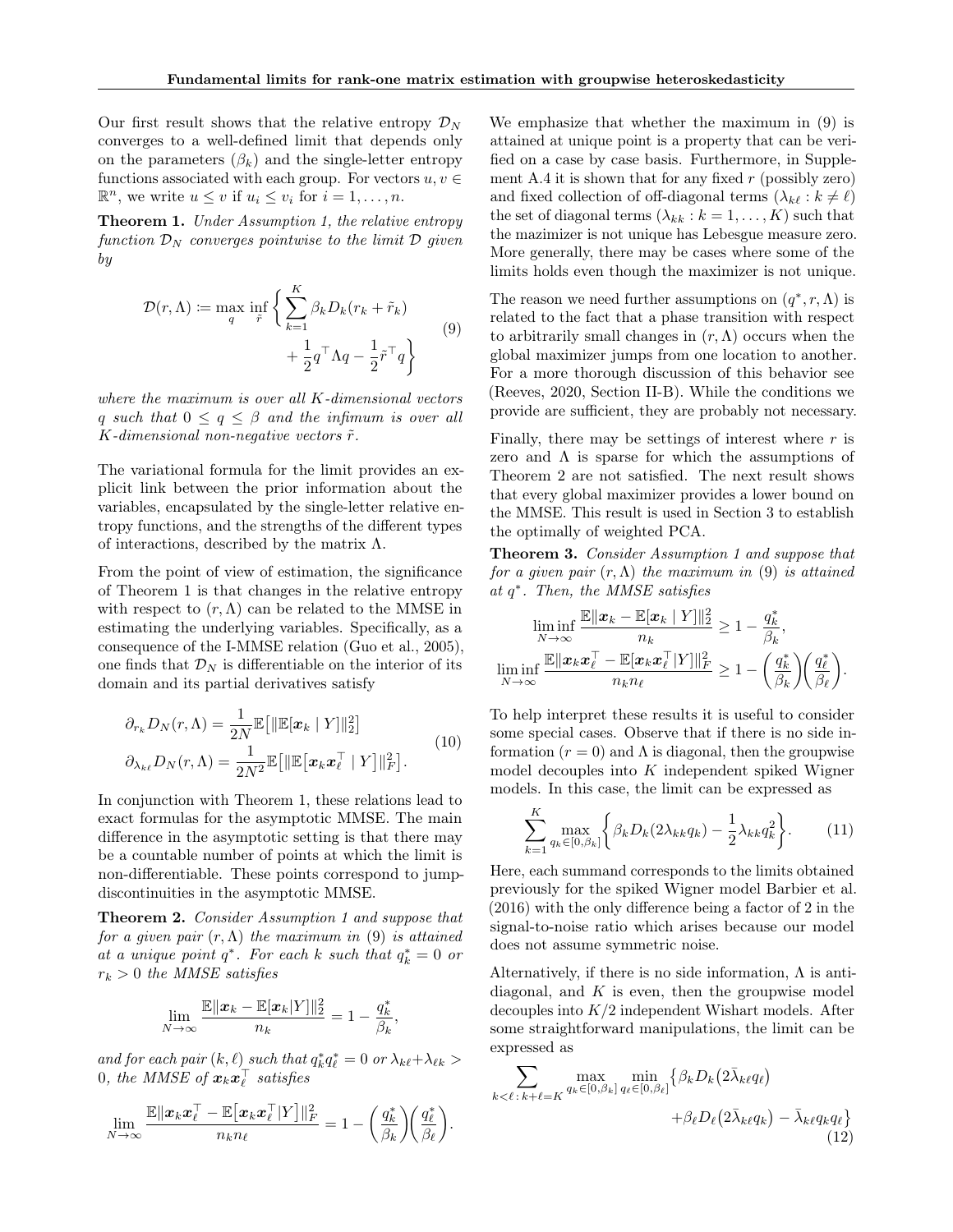where  $\bar{\lambda}_{k\ell} = (\lambda_{k\ell} + \lambda_{\ell k})/2$ . Here, each summand corresponds to the limit obtained previously for the spiked Wishart model Miolane (2017).

## 2.1 Proof Outline

A key step in the proof of Theorem 1 is to recognize that the groupwise model can be expressed as a special case of the matrix tensor product (MTP) model studied by Reeves (2020). The MTP model was conceived as a generalization of multiview low-rank estimation models in which one obtains multiple observations associated with a collection of d-dimensional variables represented by an  $n \times d$  matrix X. The observations in this model have the form

$$
\tilde{Y} = (X \otimes X)B + \tilde{W} \tag{13}
$$

where  $X \otimes X$  is the  $n^2 \times d^2$  matrix formed by the Kronecker matrix product, B is a known  $d^2 \times m$  coupling matrix, and  $\tilde{W}$  is an  $n^2 \times m$  noise matrix with independent Gaussian entries. The main result in Reeves (2020) is a formula describing the exact limit of the relative entropy in the asymptotic regime where the dimension  $d$  is fixed while the number of variables  $n$ increases to infinity.

The connection between the groupwise model in (1) and the MTP model can be understood as follows. First, let the latent vectors  $x_1, \ldots, x_K$  be embedded into an  $n \times K$  block diagonal matrix of the form  $X =$  $diag(\boldsymbol{x}_1,\ldots,\boldsymbol{x}_K)$ . Then, the matrix version of the groupwise model in (2) can be expressed as

$$
Y = \frac{1}{\sqrt{N}} X \Gamma X^{\top} + W, \qquad \Gamma := (\sqrt{\lambda_{k\ell}}). \tag{14}
$$

Next we use vectorization to express this matrix equation in terms of the Kronecker product. For an  $m \times n$ matrix A, let  $\text{vec}(A)$  be the  $mn \times 1$  vector obtained by stacking the columns of A. We have

$$
\text{vec}(Y) = \frac{1}{\sqrt{N}} (X \otimes X) \text{vec}(\Gamma) + \text{vec}(W). \tag{15}
$$

Hence, our model corresponds to the matrix tensor product where the dimension is equal to the number of groups and the coupling "matrix" is described by the  $k^2 \times 1$  vector  $\mathsf{vec}(\Gamma)$ .

From here, the remaining step in the proof is to simplify the expression for the limiting relative entropy. A direct application of the results in Reeves (2020) leads to a formula that requires optimization over the space of  $K \times K$  symmetric positive semidefinite matrices (see (Reeves, 2020, Definition 3)). Exploiting the blockdiagonal structure of the matrix  $X$  arising from the groupwise model, we are able to simplify this expression to obtain the formula given in Theorem 1, in which the optimization is taken over the space of K-dimensional nonnegative vectors.

The proof of Theorem 2 follows from Theorem 1 using a similar approach as the proof of (Reeves, 2020, Theorem 2). The full proofs of Theorems 1 and 2 are provided in Supplement A.2 and A.3 respectively.

# 3 OPTIMALITY OF WEIGHTED PCA

This section considers some implications of our main results for the heteroskedastic model given in (4). Recall that in this setting the observation consists of interactions between a latent vector  $u$  and a collection Gaussian vectors  $(v_{\ell})$ , where the noise level in each interaction is parameterized by a known value  $\sigma_{\ell}$ . Throughout this section we further assume that  $d, n_1, \ldots, n_L$  scale to infinity with the global scale parameter  $N$  such that  $d/N \to \beta_0 \in (0, \infty)$  and  $n_\ell/N \to \beta_\ell \in (0, \infty)$ .

A standard approach for estimating  $\boldsymbol{u}$  from the observations  $Y_1 \ldots, Y_L$  is to use sample weighted principle component analysis (WPCA), where the estimate  $\hat{u}$  is a scaled version of the leading eigenvector of the  $d \times d$ positive semidefinite matrix

$$
\sum_{\ell} \omega_{\ell} Y_{\ell} Y_{\ell}^{\top} \tag{16}
$$

Hong et al. (2018b) study the asymptotic performance of WPCA for a low-rank version of  $(4)$  where  $u$  is replaced by a matrix with orthogonal columns. For the rank-one setting considered in this paper, their results provide formulas for the squared correlation between  $\hat{u}$  and u as a function of the parameters  $(\sigma_{\ell}, \beta_{\ell})$  as well as the weights  $(\omega_{\ell})$ . Furthermore, they derive the optimal choice of weights as a function of the problem parameters and provide a simplified formula for the corresponding correlation. Adapted to the notation of this paper, their results show that

$$
\frac{\langle \hat{\boldsymbol{u}}, \boldsymbol{u} \rangle^2}{\|\boldsymbol{u}\|^2 \|\hat{\boldsymbol{u}}\|^2} \xrightarrow{a.s.} q_0^{\text{WPCA}} / \beta_0 \tag{17}
$$

where  $\hat{u}$  is obtained via the optimal choice of weights and  $q_0^{\text{WPCA}}$  is given by the largest real root of the function

$$
R(x) \coloneqq 1 - \sum_{\ell=1}^{L} \frac{\beta_{\ell}}{\sigma_{\ell}^2} \frac{\beta_0 - x}{\sigma_{\ell}^2 + x} \tag{18}
$$

To compare results for WPCA with the formulas for the MMSE obtained in this paper, observe that the model in (4) can be represented as an instance of the groupwise model (1) with  $K = L + 1$  groups indexed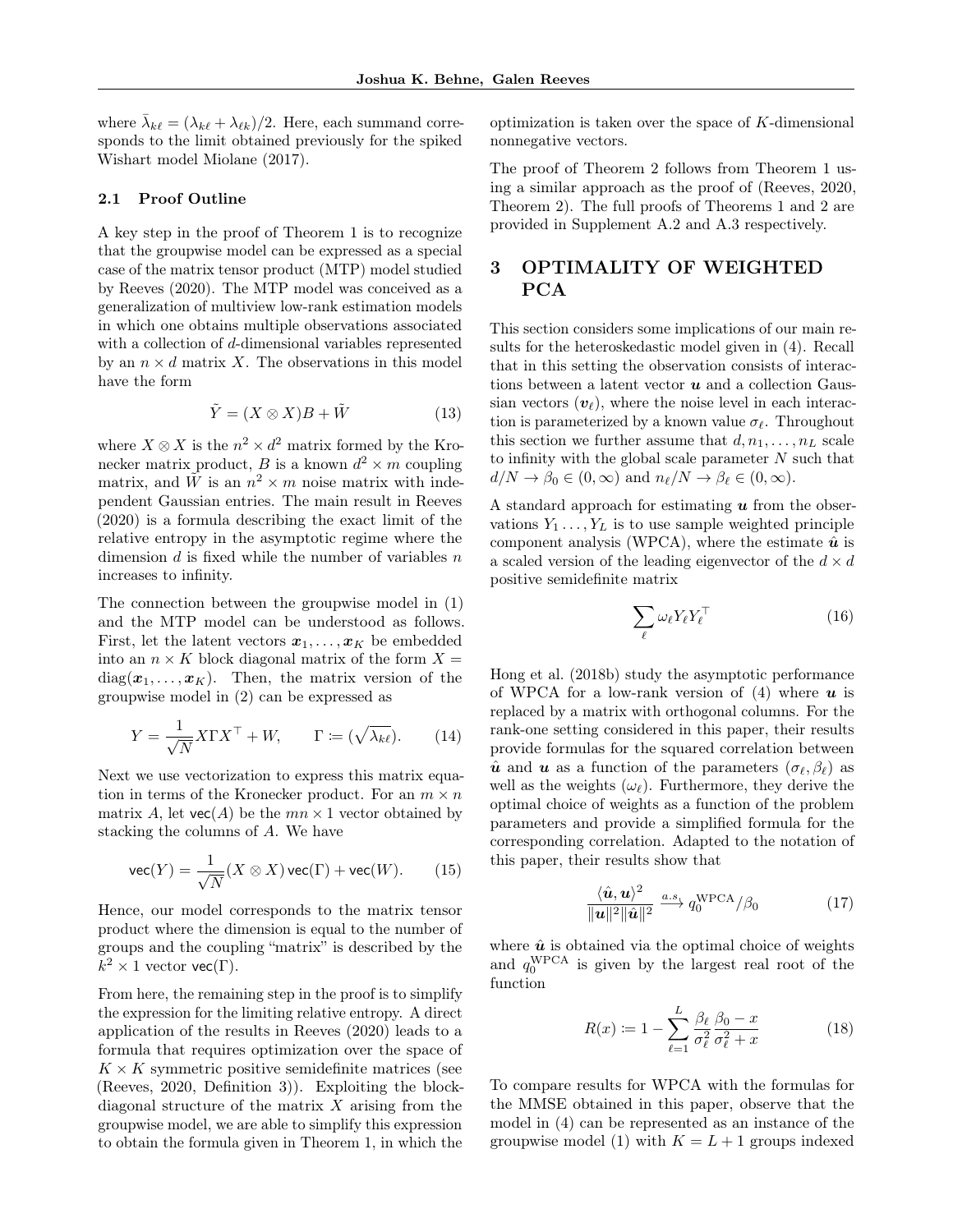by the set  $\{0, 1, \ldots, L\}$  via the mapping

$$
\boldsymbol{u} = \boldsymbol{x}_0, \quad \boldsymbol{v}_{\ell} = \boldsymbol{x}_{\ell}, \quad \lambda_{k\ell} = \begin{cases} \sigma_{\ell}^{-2}, & k = 0, \ell \geq 1 \\ 0, & k \geq 1. \end{cases}
$$

Notice that in this case, the quadratic term in the variational formula (9) simplifies as

$$
q^{\top} \Lambda q = q_0 \sum_{\ell=1}^{L} q_{\ell} / \sigma_{\ell}^2 \tag{19}
$$

Consequently, for  $r = 0$  the expression (9) is given by

$$
\max_{0 \le q \le \beta} \inf_{\tilde{r} \ge 0} \left\{ \frac{1}{2} \sum_{k=0}^{L} \beta_k D_k(\tilde{r}_k) + \frac{q_0}{2} \sum_{\ell=1}^{L} \frac{q_\ell}{\sigma_\ell^2} - \frac{1}{2} \tilde{r}^\top q \right\}
$$
(20)

Theorem 4. Consider Assumption 1 and suppose that  $u$  and  $v_1, \ldots, v_L$  have independent standard Gaussian entries. Then, (20) has a unique maximizer  $q^*$ . Furthermore, if

$$
\sum_{\ell=1}^{L} \frac{\beta_0 \beta_\ell}{\sigma_\ell^4} > 1 \tag{21}
$$

then  $q_0^* = q_0^{\text{WPCA}}$ . Otherwise  $q_0^* = 0$ .

Theorem 4 shows that WPCA attains the fundamental limits described by our formulas. Moreover, it gives an explicit condition on the noise levels such that the correlation is strictly positive. The full proof of Theorem 4 is given in Supplement A.5.

### 4 NUMERICAL RESULTS

To simplify the presentation of the algorithmic results, it is convenient to apply a prepossessing step that symmetrizes the observations. The symmetrized observations and parameters are defined according to

$$
Y_{k\ell}^{\text{sym}} = \sqrt{\frac{\lambda_{k\ell}}{\lambda_{k\ell} + \lambda_{\ell k}}} Y_{k\ell} + \sqrt{\frac{\lambda_{\ell k}}{\lambda_{k\ell} + \lambda_{\ell k}}} Y_{\ell k}^{\top}
$$
  

$$
\lambda_{k\ell}^{\text{sym}} = \lambda_{k\ell} + \lambda_{\ell k},
$$
 (22)

where we use the convention  $Y_{k\ell}^{\text{sym}} = \sqrt{1/2}Y_{k\ell} +$  $\sqrt{1/2}Y_{\ell k}^{\top}$  in the case  $\lambda_{k\ell}^{\text{sym}} = 0$ . By the orthogonal invariance of the standard Gaussian distribution, it can be verified that  $(Y_{k\ell}^{\mathrm{sym}})$  are sufficient statistics for estimation of  $(x_k)$ . The symmetric groupwise model can be written in matrix form according to

$$
Y^{\text{sym}} = G^{\text{sym}} \circ \boldsymbol{x} \boldsymbol{x}^{\top} + W^{\text{sym}}, \tag{23}
$$

where  $x$  is the  $n \times 1$  vector obtained from stacking the  $(x_k)$ ,  $W^{\text{sym}}$  is an  $n \times n$  symmetric matrix drawn from the Gaussian orthogonal ensemble, and  $G<sup>sym</sup>$  is an  $n \times n$  block-constant matrix with entries in the  $k\ell$ -th block given by  $N^{-1/2}(\lambda_{k\ell}^{\text{sym}})^{1/2} = N^{-1/2}(\lambda_{k\ell} + \lambda_{\ell k})^{1/2}$ .

#### 4.1 Spectral Methods

Spectral methods have been studied extensively both in the context of the spiked Wigner and spiked Wishart models, as well as covariate assisted models and multiview models. In the case of single-type interactions, the spectral methods are optimal when the factors have an orthogonally invariant distribution. We consider two baseline methods based on principal component analysis (PCA):

- Joint PCA: Let  $Y^*$  be the symmetric  $n \times n$  data matrix obtained by zeroing out the blocks in  $Y^{\text{sym}}$ with  $\lambda_{k\ell}^{\text{sym}} = 0$ . The estimate of each  $x_k$  is chosen to be proportional to the corresponding sub-vector in the leading eigenvector of  $Y^*$ .
- Weighted PCA: Given nonnegative weights  $(w_{k\ell})$ the estimate of each  $x_k$  is chosen to be proportional to the leading eigenvector of the  $n_k \times n_k$  matrix

$$
w_{kk} Y_{kk}^{\text{sym}} + \sum_{\ell \neq k} w_{k\ell} Y_{k\ell}^{\text{sym}} (Y_{k\ell}^{\text{sym}})^{\top}.
$$
 (24)

In the case of the two-group model, this method is equivalent to the one proposed by Deshpande et al. (2018, Theorem 6), who provide an explicit specification for the weights  $w_{12}$  and  $w_{21}$  as a function of the noise level in each block. Alternatively, if the  $Y_{kk}$  observation is omitted (i.e.,  $w_{kk} = 0$ ) then this reduces to the method studied in Section 3.

### 4.2 Gradient Descent

Gradient descent algorithms have been studied in many contexts and provide a straightforward optimization procedure. Recent work (e.g., Zhang and Zhang (2020); Bhojanapalli et al. (2016)) has shown that, under reasonable conditions, low-rank matrix recovery has an objective without any spurious local minima, even though it is a non-convex problem. A gradient method was also studied in the spiked matrix model under generative priors Cocola et al. (2020).

We approximate the maximum likelihood estimate of the symmetric model (23) with gradient descent. Let  $x^0$  be an initial estimate of x and let  $\gamma_0, \gamma_1, \ldots$  be a sequence of positive numbers. For  $t = 0, 1, 2, \ldots$  the gradient descent updates are given by

$$
\boldsymbol{x}^{t+1} = \boldsymbol{x}^t + \gamma_t \left[ (G^{\text{sym}} \circ Y^{\text{sym}}) \boldsymbol{x}^t - ((G^{\text{sym}})^{\circ 2} (\boldsymbol{x}^t)^{\circ 2}) \circ \boldsymbol{x}^t \right] \tag{25}
$$

where  $(A)$ <sup>o2</sup> denotes the entry-wise square for an arbitrary matrix or vector  $A$ . The updates can be expressed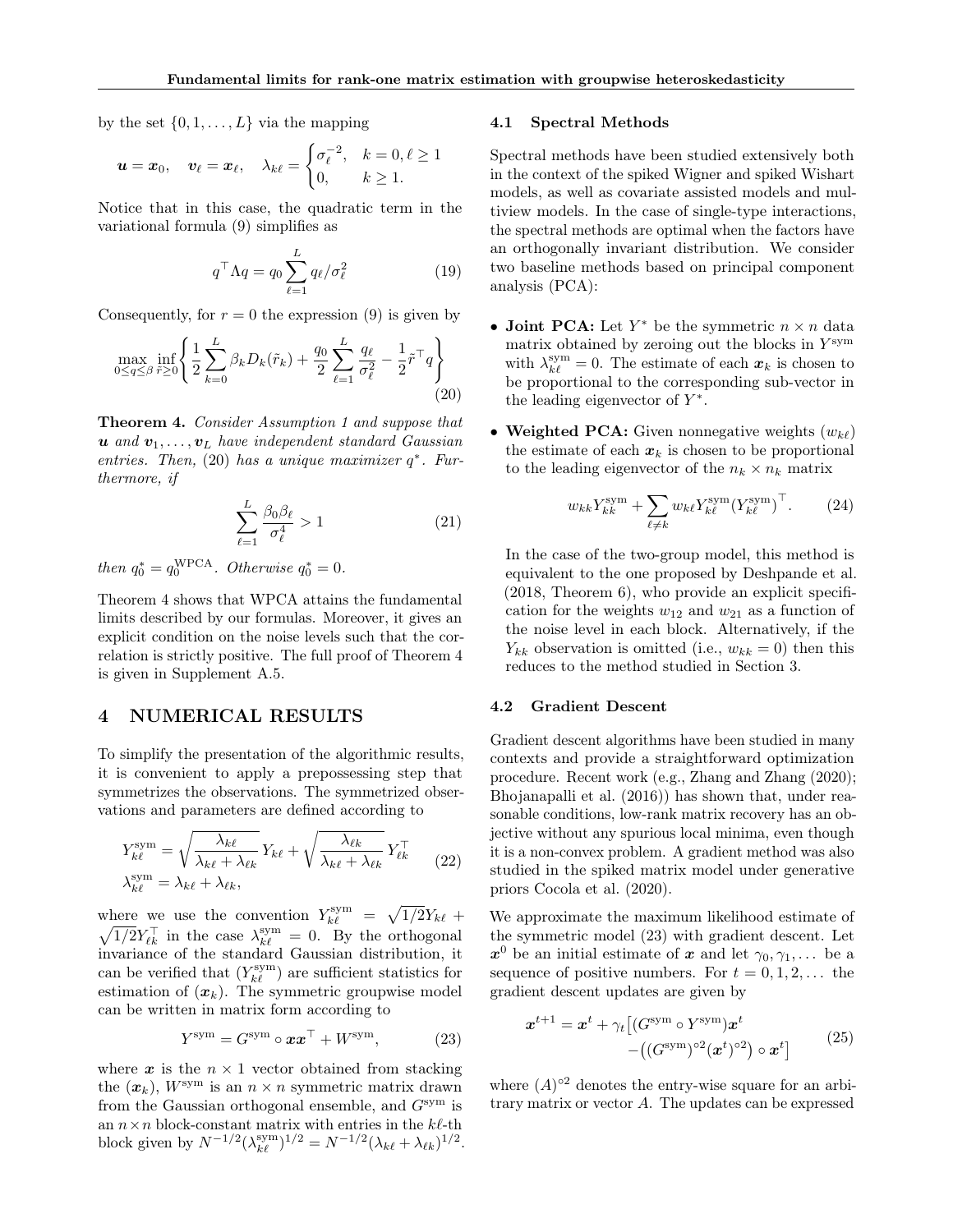equivalently at the group level according to

$$
\boldsymbol{x}_{k}^{t+1} = \boldsymbol{x}_{k}^{t} + \gamma_{t} \left[ \sum_{\ell=1}^{K} \sqrt{\frac{\lambda_{k\ell}^{\text{sym}}}{N}} Y_{k\ell}^{\text{sym}} \boldsymbol{x}_{\ell}^{t} - \left( \frac{1}{N} \sum_{\ell=1}^{K} \lambda_{k\ell}^{\text{sym}} ||\boldsymbol{x}_{\ell}^{t}||^{2} \right) \circ \boldsymbol{x}_{k}^{t} \right] \tag{26}
$$

where  $k = 1, \ldots, K$ .

#### 4.3 Approximate Message Passing

A variety of AMP algorithms have been proposed in the context of low-rank matrix estimation problems Fletcher and Rangan (2018); Deshpande and Montanari (2014a); Parker et al. (2014); Lesieur et al. (2017); Montanari and Venkataramanan (2021); Ma and Nandy (2021). This section gives a version of AMP adapted to the symmetric form of the groupwise model (23). The derivation follows the general outline given by Lesieur et al. (2017) and is described in full detail in Supplement B.

For  $k = 1, \ldots, K$ , define the function

$$
\eta_k(a,b) = \frac{\int x_k \exp\{ax_k - \frac{1}{2}bx_k^2\} dP_k(x_k)}{\int \exp\{ax'_k - \frac{1}{2}b(x'_k)^2\} dP_k(x'_k)},\qquad(27)
$$

and let  $\eta'(a, b)$  denote the derivative with respect to the first argument. Also, for each  $k = 1, \ldots, K$ , let  $m_k^0$  be an initial estimate of  $x_k$ . For  $t = 0, 1, 2, \ldots$  the AMP updates are given by

$$
\mathbf{a}_{k}^{t} = \sum_{\ell=1}^{K} \sqrt{\frac{\lambda_{k\ell}^{\text{sym}}}{N}} Y_{k\ell}^{\text{sym}} \mathbf{m}_{\ell}^{t}
$$
\n
$$
- \left( \frac{1}{N} \sum_{\ell=1}^{K} \lambda_{k\ell}^{\text{sym}} (Y_{k\ell}^{\text{sym}})^{02} \mathbf{v}_{\ell}^{t} \right) \circ \mathbf{m}_{k}^{t-1}
$$
\n
$$
\mathbf{b}_{k}^{t} = \frac{1}{N} \sum_{\ell=1}^{K} \left( \lambda_{k\ell}^{\text{sym}} (\mathbf{m}_{\ell}^{t})^{02} \right)
$$
\n
$$
+ \lambda^{\text{sym}} (\mathbf{1}_{K} - (Y^{\text{sym}})^{02}) \mathbf{m}_{\ell}^{t})
$$
\n(28b)

$$
+\lambda_{k\ell}^{\text{sym}}(\mathbf{1}_{n_k \times n_\ell} - (Y_{k\ell}^{\text{sym}})^{c2})\,\mathbf{v}_\ell^t\bigg)\\
\mathbf{m}_k^{t+1} = \eta_k(\mathbf{a}_k^t, \mathbf{b}_k^t)
$$
\n(28c)

$$
\boldsymbol{v}_k^{t+1} = \eta_k'(\boldsymbol{a}_k^t, \boldsymbol{b}_k^t),\tag{28d}
$$

where  $\boldsymbol{m}_k^{-1}$  and  $\boldsymbol{v}_k^0$  are initialized to the all zeros vector, the functions  $\eta_k$  and  $\eta'_k$  are applied entrywise to vectorvalued inputs, and all of the terms for  $k = 1, \ldots, K$  are updated at each iteration. After T iterations, the approximation of the conditional mean  $x_k$  is given by  $m_k^T$ and the approximation to the conditional variance is given by  $\boldsymbol{v}_k^T$ . Furthermore, the vector  $\boldsymbol{a}_k^T$  can be viewed as an unbiased estimate of  $x_k$ . See Supplement B for more details.

#### 4.4 Discussion of Empirical Results

This subsection provides empirical results comparing the formulas for the asymptotic MMSE in Theorem 2 and the empirical performance of the methods described in previous subsections. We will focus our attention on the groupwise model (1) with  $K = 2$  groups and equal group sizes. We also parameterize our  $\Lambda \in \mathbb{R}^{2 \times 2}$ matrix by  $\alpha \in [0, 1]$  and  $\lambda \in (0, \infty)$ . This yields the following model

$$
\Lambda(\alpha,\lambda) = \lambda \begin{pmatrix} 1 - \alpha & \alpha \\ \alpha & 1 - \alpha \end{pmatrix}, \quad \boldsymbol{x} = \begin{pmatrix} \boldsymbol{u} \\ \boldsymbol{v} \end{pmatrix} \tag{29}
$$

where  $u \in \mathbb{R}^{n_u}$  and  $v \in \mathbb{R}^{n_v}$  with  $n_u = n_v = n$ . The MMSE for this model can be obtained from the global optimizer,  $(q_1^*, q_2^*)$ , of

$$
\max_{q_1, q_2} \inf_{\tilde{r}_1, \tilde{r}_2} \left\{ \frac{1}{2} D_1(\tilde{r}_1) + \frac{1}{2} D_2(\tilde{r}_2) - \frac{1}{2} (\tilde{r}_1 q_1 + \tilde{r}_2 q_2) + \frac{\lambda}{2} [(1 - \alpha)(q_1^2 + q_2^2) + 2\alpha q_1 q_2] \right\},\tag{30}
$$

where  $D_1$  and  $D_2$  are the single-letter relative entropy functions associated with the distributions of  $u$  and  $v$ , respectively, and we have taken the global scale parameter in Theorem 1 to be  $N = 2n$ .

It can be observed that the fundamental limits of this model are invariant to the parameter  $\alpha$  when the priors on  $u$  and  $v$  are the same. When this is the case in our empirical results, we will plot only a single curve for the MMSE (i.e., the curve generated by fixing any value of  $\alpha$  and varying  $\lambda$ ).

Evaluation of MSE Throughout our empirical results, performance is assessed in terms of the MSEs in estimating the rank-one matrices  $uu^{\top}$  and  $vv^{\top}$  appearing on the diagonal blocks of  $xx^{\perp}$ . In all cases, the estimates of the matrices are obtained from the estimates  $\hat{u}$  and  $\hat{v}$  of the corresponding vectors and the MSE can be expressed as

$$
\text{mse}_{uu} = \frac{1}{n^2} \mathbb{E} \left[ \|\boldsymbol{uu}^\top - \hat{\boldsymbol{u}}\hat{\boldsymbol{u}}^\top\|_F^2 \right] \n\text{mse}_{vv} = \frac{1}{n^2} \mathbb{E} \left[ \|\boldsymbol{vv}^\top - \hat{\boldsymbol{v}}\hat{\boldsymbol{v}}^\top\|_F^2 \right]
$$
\n(31)

For the gradient descent method and AMP these expectations are approximated directly via Monte Carlo trials. For the spectral methods described in Section 4.1, the estimates of  $u$  and  $v$  are defined up to an unspecified scale factor. For the purposes of this paper, we focus on the best possible MSE that can be achieved under the constant-norm constraint  $\|\hat{\mathbf{u}}\| = \rho_u$  and  $\|\hat{v}\| = \rho_v$  where  $\rho_u$  and  $\rho_v$  are fixed values that are optimized as a function of the distribution of the data.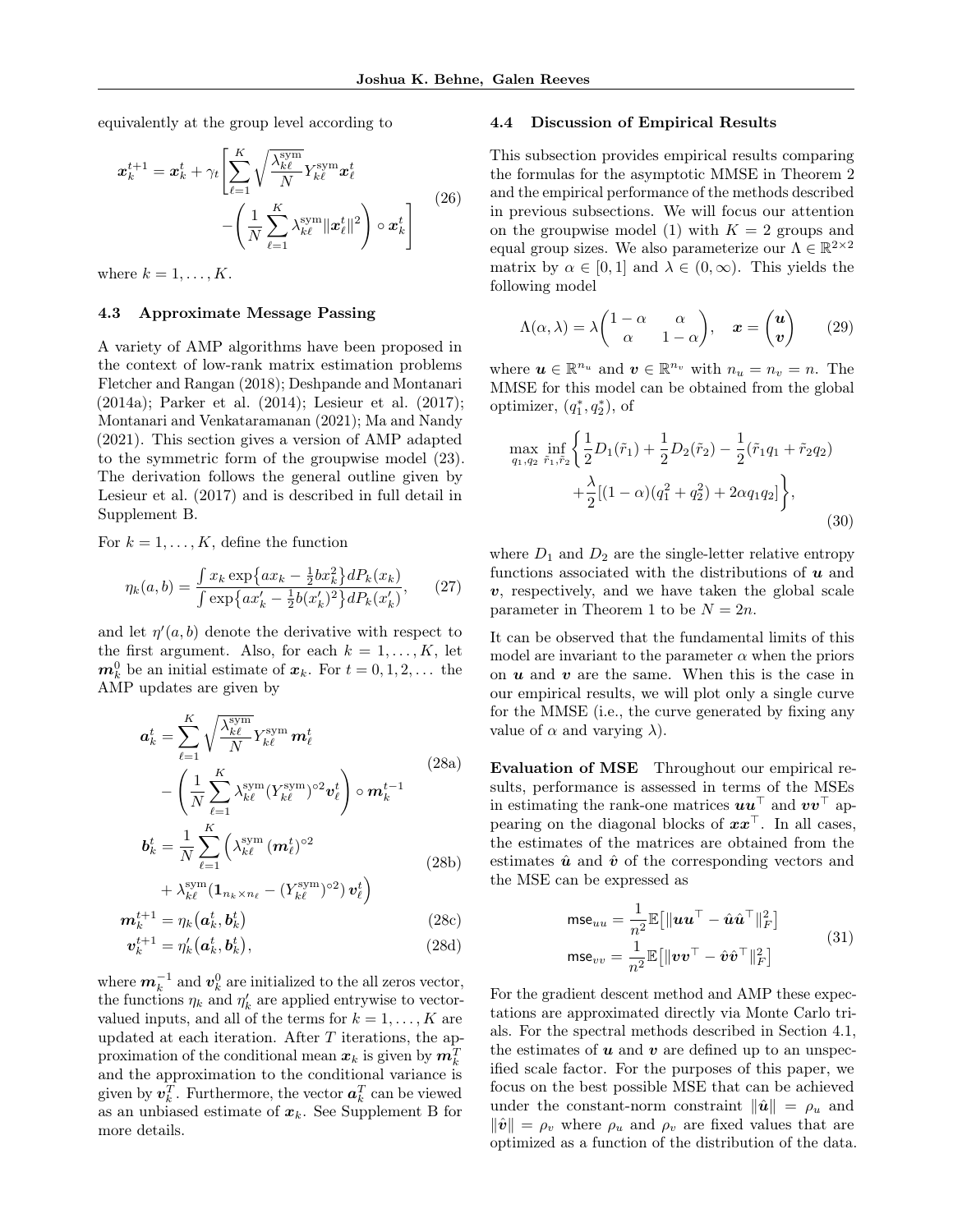

Figure 1: MSE in estimating the rank-one matrices  $uu^{\top}$  and  $vv^{\top}$  in the two-group model (29) as function of  $\alpha$ with  $n = 1024$  and  $\lambda = 2$ . The entries of x are IID standard Gaussian in (a) and IID Rademacher in (b). The asymptotic MMSE (solid line) is given by Theorem 2. The diagonal block MSE is computed by averaging over 64 Monte Carlo trials for each algorithm.

Starting with an initial estimate  $\tilde{u}$  (assumed to be nonzero with probability one) the minimum MSE that can be obtained by projecting  $\tilde{u}$  onto a sphere of fixed radius can be expressed as

$$
\inf_{\rho_u \geq 0} \frac{1}{n^2} \mathbb{E} \left[ \left\| \boldsymbol{u} \boldsymbol{u}^\top - \rho_u^2 \frac{\tilde{\boldsymbol{u}} \tilde{\boldsymbol{u}}^\top}{\|\tilde{\boldsymbol{u}}\|^2} \right\|_F^2 \right] \n= \frac{1}{n^2} \mathbb{E} \left[ \|\boldsymbol{u}\|^4 \right] - \frac{1}{n^2} \mathbb{E} \left[ \frac{(\boldsymbol{u}^\top \tilde{\boldsymbol{u}})^2}{\|\tilde{\boldsymbol{u}}\|^2} \right]^2.
$$
\n(32)

Using this identity, we obtain an unbiased estimate of the desired MSE by approximating the second expectation on the right-hand side using Monte Carlo trials.

Implementation details The gradient descent method is initialized using estimates obtained from joint PCA, and AMP is initialized with each  $m_k^0$  initialized with IID  $\mathcal{N}(0, 10^{-6})$  entries. For the weighted PCA method, the weights are chosen via a grid search optimization procedure that minimizes the empirical loss. Note that in doing so, the weights are adapted to the ground truth values of  $u$  and  $v$ , and thus the resulting MSE should be viewed as a lower bound on the performance of the weighted PCA method for any data-driven selection of the weights. Additional details regarding the numerical approximation of the MMSE formulas are given in Supplement C. In addition, the code used to produce our numerical results can be found at https://github.com/joshuabehne/GROME.

**Gaussian priors** The case where both  $u$  and  $v$  have independent standard Gaussian entries is shown in Figure 1a. In this setting, the asymptotic MMSE is constant for all  $0 \leq \alpha \leq 1$  and the weak detection threshold (i.e., the smallest value of  $\lambda$  such that the asymptotic MMSE is strictly less than the MMSE obtained without any observations) occurs at the critical threshold  $\lambda^* = 1$ . The empirical performance of both gradient descent and AMP shows excellent agreement with the formulas for the asymptotic MMSE. By contrast, the spectral methods are sensitive to the choice of the parameter  $\alpha$ . Additional plots for scenarios with Gaussian priors are given in Supplement D.

Non-Gaussian priors A comparison of all algorithms considered in this paper is given in Figure 1b when both  $u$  and  $v$  have non-Gaussian priors. Specifically,  $\boldsymbol{u}$  and  $\boldsymbol{v}$  are both distributed IID according to a Rademacher distribution (i.e., each variable is  $\pm 1$  with equal probability). We observe that only the AMP algorithm approaches the MMSE (which is invariant to  $\alpha$  in this case) and the other methods (gradient descent, joint PCA, and weighted PCA) perform similarly to the Gaussian priors case, which can be seen in Figure 1a. Two additional examples involving non-Gaussian priors are shown in Supplement D.

Gaussian priors in a three group model The final experiment involves  $K = 3$  groups with independent standard Gaussian priors. Both equal groups sizes  $(\beta_1 = \beta_2 = \beta_3 = 1/3)$ , and unequal group sizes  $(\beta_1 = 0.2, \beta_2 = \beta_3 = 0.4)$  are considered. We restrict our attention to  $\Lambda$  matrices such that 1) all the nonzero entries have the same value and 2) the total power satisfies  $\beta^{\top} \Lambda \beta = \lambda$  for some  $\lambda > 0$ . Under these assumptions,  $\Lambda$  is specified uniquely by the pair  $(\beta, \lambda)$ and the support (i.e., the indices of the nonzero entries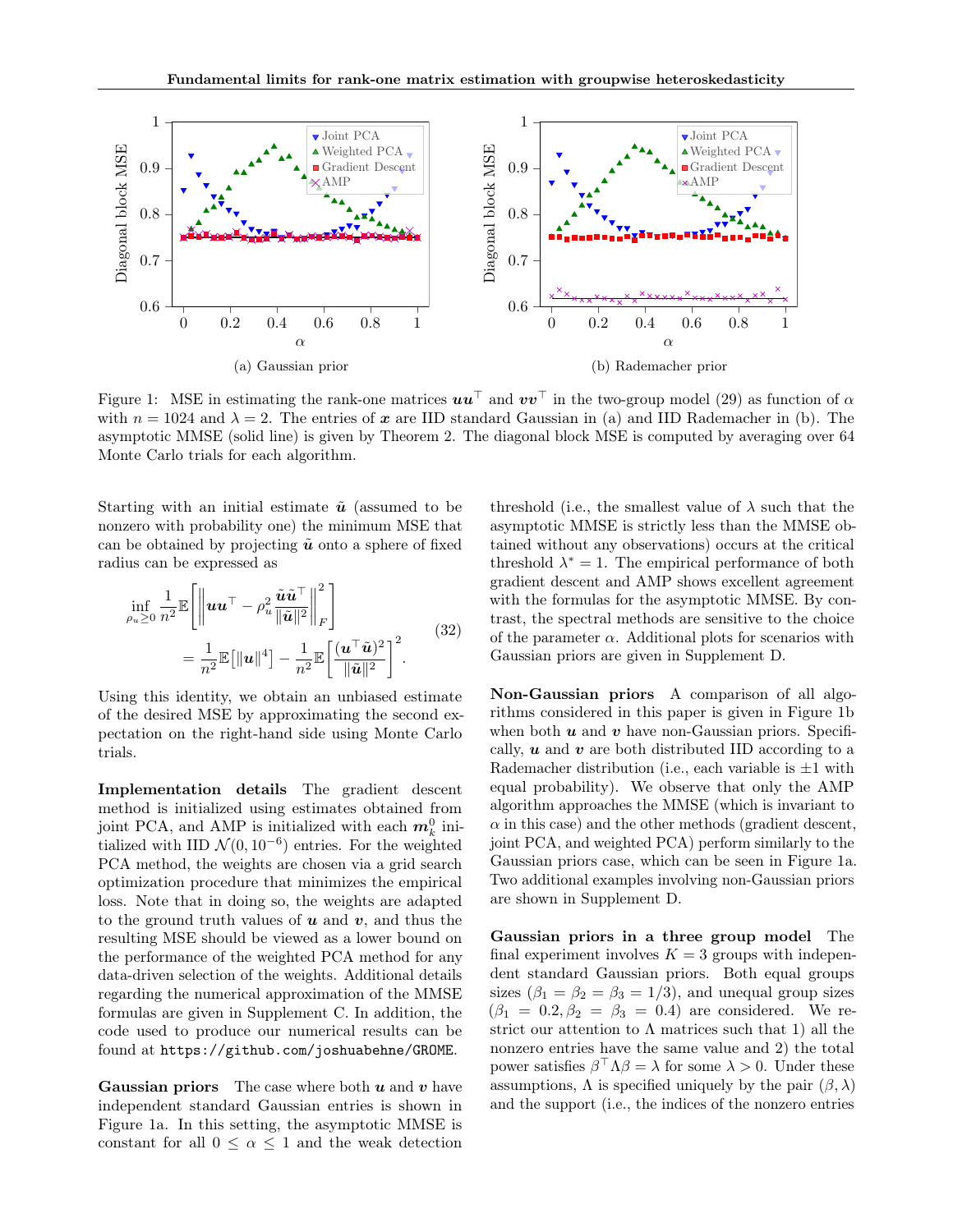

Figure 2: MMSEs for a three group model with Gaussian priors. The legend entry  $(i, k\ell)$  denotes the MMSE for the setup with signal parameters given by a  $\Lambda$  matrix with indices of non-zero entries ij and k $\ell$  and normalized to signal level  $\lambda$ , which is given by the x-axis values on both plots. Note that we only show a single example setup for each unique curve produced, i.e., certain combinations with support size two are omitted because they are redundant.

in  $\Lambda$ ). For example, for the support  $(11, 23)$  we have

$$
\Lambda = \frac{\lambda}{\beta_1^2 + \beta_2 \beta_3} \begin{pmatrix} 1 & 0 & 0 \\ 0 & 0 & 1 \\ 0 & 0 & 0 \end{pmatrix} . \tag{33}
$$

Figure 2 compares the asymptotic MMSE, as a function of  $\lambda$ , for all possible supports of size two. Notice that the weak recovery threshold no longer occurs at  $\lambda = 1$ . Interestingly, the different parameter settings are not ordered uniformly with respect to  $\lambda$ . In other words, the MMSE curves cross each other. One interpretation of these results is that focusing the signal power on interactions without any common factors improves performance at very low signal levels (in fact it lowers the weak recovery threshold) but degrades performance at higher signal levels.

The differences are more pronounced in the case of unequal group sizes (Figure 2b), where the effect of group 1 being substantially smaller than the others dominates the behavior of some of the settings, namely those corresponding to  $(11, 23)$  and  $(12, 13)$ .

# 5 CONCLUSION

This paper considers a block heterogeneous variation of the extensively studied low-rank matrix estimation problem. The information-theoretic limits for this model are derived by embedding it within the matrix tensor-product model studied by Reeves (2020). We derive single-letter formulas for the MMSE that depend on the noise level in each block and the prior

distributions of the underlying variables. Complementary to the fundamental limits, we also consider the empirical performance of methods based on spectral decomposition, gradient decent, and AMP.

The assumptions used in our theoretical results can be relaxed to a certain extent. For example, following the approach in Reeves  $(2020)$ , the number of groups K can be allowed to grow at the rate  $N^{\alpha}$  for sufficiently small positive number  $\alpha$  and the assumption that the entries are identically distributed can also be relaxed provided that per-variable relative entropy function has a well-defined limit.

An interesting open question for future work is whether a properly defined spectral method can achieve the weak recovery threshold in the two-group model (29) for all values of  $\alpha$ .

### References

- Abbe, E. (2018). Community detection and stochastic block models: Recent developments. Journal of Machine Learning Research, 18(177):1–86.
- Amini, A. A. and Wainwright, M. J. (2009). Highdimensional analysis of semidefinite relaxations for sparse principal components. Annals of Statistics, 37(5):2877–2921.
- Arroyo, J., Athreya, A., Cape, J., Chen, G., Priebe, C. E., and Vogelstein, J. T. (2020). Inference for multiple heterogeneous networks with a common invariant subspace.
- Aubin, B., Loureiro, B., Maillard, A., Krzakala, F., and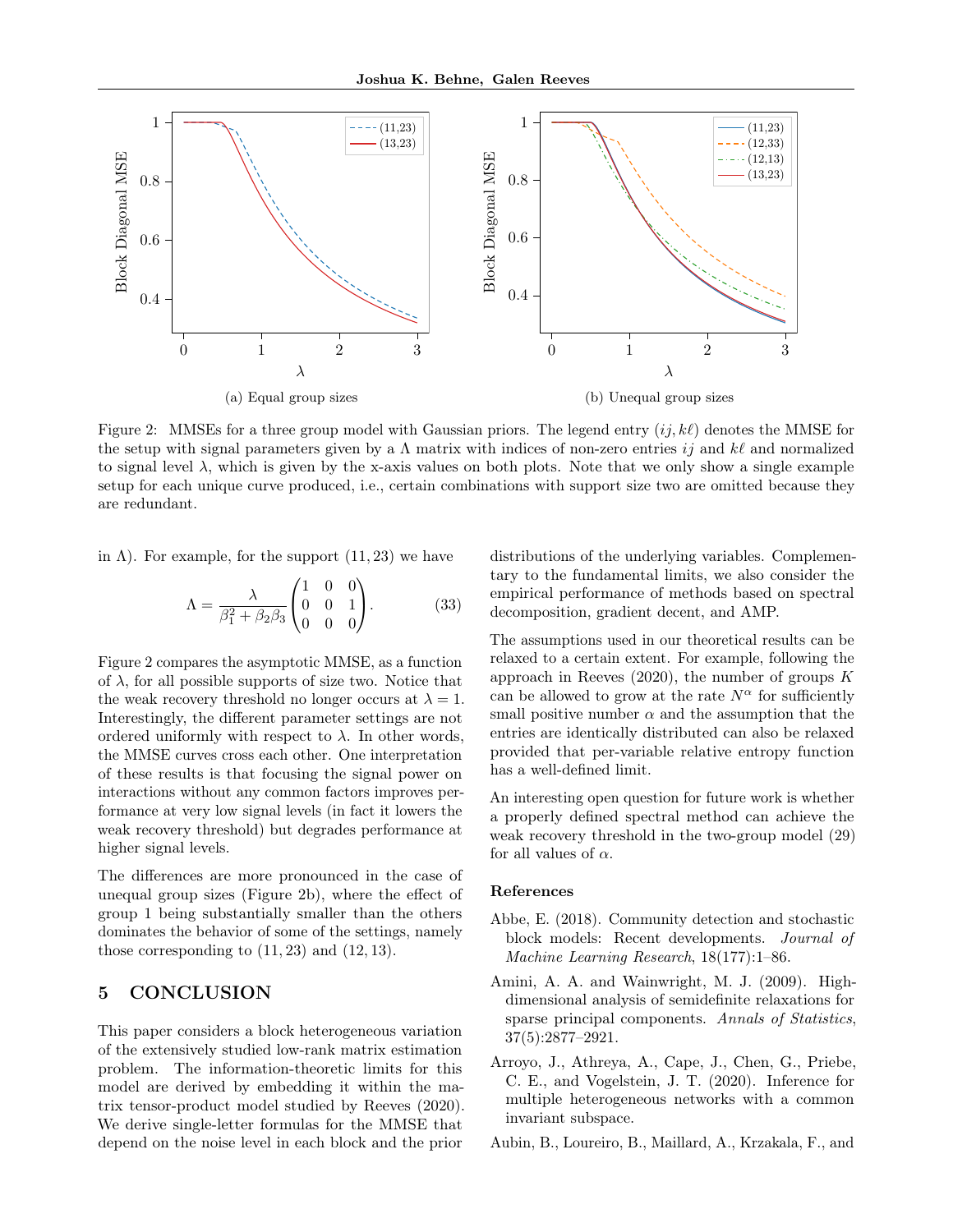Zdeborová, L. (2021). The spiked matrix model with generative priors. IEEE Transactions on Information Theory, 67(2):1156–1181.

- Bai, Z. and Yao, J. (2012). On sample eigenvalues in a generalized spiked population model. Journal of Multivariate Analysis, 106:167–177.
- Baik, J., Arous, G. B., and Péché, S. (2005). Phase transition of the largest eigenvalue for nonnull complex sample covariance matrices. Annals of Probability, 33:1643–1697.
- Banks, J., Moore, C., Verzelen, N., Vershynin, R., and Xu, J. (2018). Information-theoretic bounds and phase transitions in clustering, sparse PCA, and submatrix localization. IEEE Transactions on Information Theory, 64(7):4872-4894.
- Barbier, J., Dia, M., Macris, N., Krzakala, F., Lesieur, T., and Zdeborová, L. (2016). Mutual information for symmetric rank-one matrix estimation: A proof of the replica formula. In Advances in Neural Information Processing Systems (NIPS), volume 29, pages 424–432, Barcelona, Spain.
- Barbier, J., Dia, M., Macris, N., Krzakala, F., and Zdeborová, L. (2018). Rank-one matrix estimation: analysis of algorithmic and information theoretic limits by the spatial coupling method. arXiv preprint arXiv:1812.02537.
- Barbier, J. and Macris, N. (2019). The adaptive interpolation method: a simple scheme to prove replica formulas in bayesian inference. Probability Theory and Related Fields, 174(3):1133–185.
- Barbier, J., Macris, N., and Rush, C. (2020). All-ornothing statistical and computational phase transitions in sparse spiked matrix estimation. In Advances in Neural Information Processing Systems, volume 33, pages 14915–14926.
- Barbier, J. and Reeves, G. (2020). Informationtheoretic limits of a multiview low-rank symmetric spiked matrix model. In Proceedings of the IEEE International Symposium on Information Theory  $(ISIT)$ .
- Bayati, M. and Montanari, A. (2011). The dynamics of message passing on dense graphs, with applications to compressed sensing. IEEE Transactions on Information Theory,  $57(2)$ :764–785.
- Benaych-Georges, F. and Nadakuditi, R. R. (2012). The singular values and vectors of low rank perturbations of large rectangular random matrices. Journal of Multivariate Analysis, 111:120–135.
- Bhojanapalli, S., Neyshabur, B., and Srebro, N. (2016). Global optimality of local search for low rank matrix recovery. In Advances in Neural Information Processing Systems, volume 29.
- Binkiewicz, N., Vogelstein, J. T., and Rohe, K. (2017). Covariate-assisted spectral clustering. Biometrika, 104(2):361–377.
- Chen, H.-B., Mourrat, J.-C., and Xia, J. (2021). Statistical inference of finite-rank tensors. arXiv preprint arXiv:2104.05360.
- Cocola, J., Hand, P., and Voroninski, V. (2020). Nonasymptotic guarantees for spiked matrix recovery with generative priors. In Advances in Neural Information Processing Systems, volume 33, pages 15185–15197.
- Decelle, A., Krzakala, F., Moore, C., and Zdeborová, L. (2011). Asymptotic analysis of the stochastic block model for modular networks and its algorithmic applications. Physitcal Review Eq, 84(6).
- Deshpande, Y. and Montanari, A. (2014a). Informationtheoretically optimal sparse PCA. In Proceedings of the IEEE International Symposium on Information Theory (ISIT), pages 2197–2201, Honolulu, HI.
- Deshpande, Y. and Montanari, A. (2014b). Sparse PCA via covariance thresholding. In Advances in Neural Information Processing Systems, pages 334–432.
- Deshpande, Y., Montanari, A., Mossel, E., and Sen, S. (2018). Contextual stochastic block models. In NeurIPS.
- Fletcher, A. K. and Rangan, S. (2018). Iterative reconstruction of rank-one matrices in noise. Information and Inference, 7(3):531–562.
- Guo, D., Shamai, S., and Verdú, S. (2005). Mutual information and minimum mean-square error in Gaussian channels. IEEE Transactions on Information Theory, 51(4):1261–1282.
- Guo, D. and Verdú, S. (2005). Randomly spread CDMA: Asymptotics via statistical physics. IEEE Transactions on Information Theory, 51(6):1983– 2010.
- Guo, D., Wu, Y., Shamai, S., and Verdú, S. (2011). Estimation in Gaussian noise: Properties of the minimum mean-square error. IEEE Transactions on Information Theory, 57(4):2371–2385.
- Hiriart-Urruty, J.-B. and Lemaréchal, C. (1993). Convex Analysis and Minimization Algorithms I. Springer-Verlag.
- Hong, D., Balzano, L., and Fessler, J. A. (2018a). Asymptotic performance of pca for high-dimensional heteroscedastic data. Journal of Multivariate Analysis, 167:435–452.
- Hong, D., Fessler, J. A., and Balzano, L. (2018b). Optimally weighted pca for high-dimensional heteroscedastic data. arXiv preprint arXiv:1810.12862.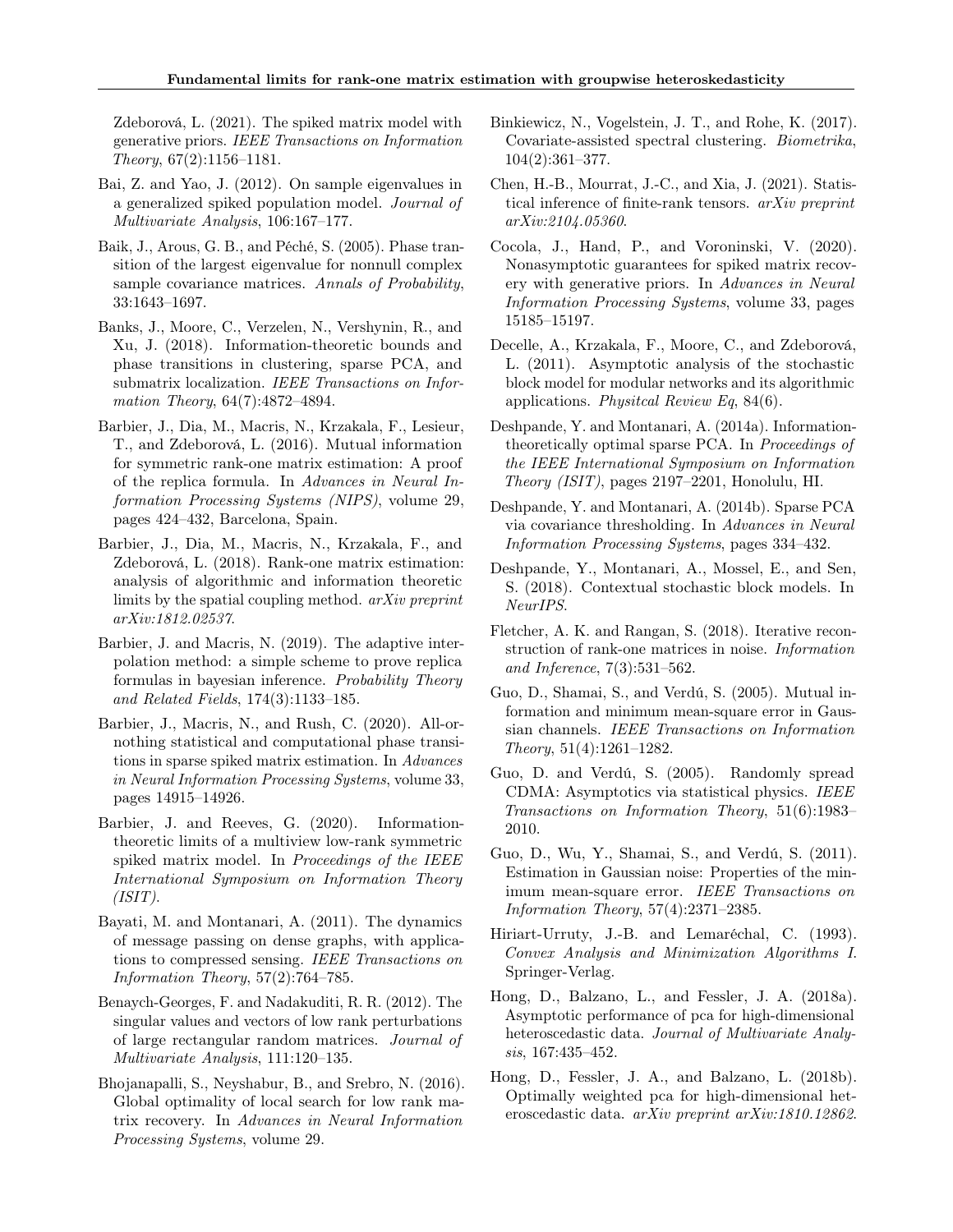- Johnstone, I. M. (2001). On the distribution of the largest eigenvalue in principal components analysis. Annals of Statistics, 29(2):295–327.
- Johnstone, I. M. and Lu, A. Y. (2009). On consistency and sparsity for principal components analysis in high dimensions. Journal of the American Statistical Association, 104(486):682–703.
- Jones, E., Oliphant, T., Peterson, P., et al. (2001–). SciPy: Open source scientific tools for Python.
- Krzakala, F., Xu, J., and Zdeborová, L. (2016). Mutual information in rank-one matrix estimation. In Proceedings of the IEEE Information Theory Workshop  $(TTW)$ .
- Lelarge, M. and Miolane, L. (2019). Fundamental limits of symmetric low-rank matrix estimation. Probability Theory and Related Fields, 173(3):859–929.
- Lesieur, T., de Bacco, C., Banks, J., Krzakala, F., Moore, C., and Zdeborová, L. (2016). Phase transitions and optimal algorithms in high-dimensional gaussian mixture clustering. In Proceedings of the Allerton Conference on Communication, Control, and Computing, pages 601–608, Monticello, IL.
- Lesieur, T., Krzakala, F., and Zdeborová, L. (2015). Phase transitions in sparse PCA. In Proceedings of the IEEE International Symposium on Information Theory (ISIT), pages 1635–1639, Hong Kong.
- Lesieur, T., Krzakala, F., and Zdeborová, L. (2017). Constrained low-rank matrix estimation: Phase transitions, approximate message passing and applications. Journal of Statistical Mechanics: Theory and Experiment, 2017(7).
- Luneau, C., Barbier, J., and Macris, N. (2020). Mutual information for low-rank even-order symmetric tensor estimation. Information and Inference: A Journal of the IMA.
- Ma, Z. and Nandy, S. (2021). Community detection with contextual multilayer networkscommunity detection with contextual multilayer networks. arXiv preprint arXiv:2104.02960.
- Mayya, V. and Reeves, G. (2019). Mutual information in community detection with covariate information and correlated networks. In Proceedings of the Allerton Conference on Communication, Control, and Computing, pages 602–607, Monticello, IL.
- Milgrom, P. and Segal, I. (2002). Envelope theorems for arbitrary choice sets. Econometrica, 70(2):583–601.
- Miolane, L. (2017). Fundamental limits of low-rank matrix estimation: the non-symmetric case. arXiv preprint arXiv:1702.00473.
- Montanari, A. and Venkataramanan, R. (2021). Estimation of low-rank matrices via approximate message passing. The Annals of Statistics,  $49(1):321 - 345$ .
- Niles-Weed, J. and Zadik, I. (2020). The all-or-nothing phenomenon in sparse tensor pca. In Advances in Neural Information Processing Systems, volume 33, pages 17674–17684.
- Pandit, P., Sahraee Ardakan, M., Rangan, S., Schniter, P., and Fletcher, A. K. (2020). Matrix inference and estimation in multi-layer models. In Advances in Neural Information Processing Systems, volume 33, pages 22456–22467.
- Parker, J. T., Schniter, P., and Cevher, V. (2014). Bilinear generalized approximate message passing part I: Derivation. IEEE Transactions on Signal Processing, 62(22):5839–5853.
- Pearl, J. (1998). Probabilistic reasoning in intelligent systems: Networks of plausible inference. Morgan Kaufmann Publishers Inc., San Francisco, CA, USA.
- Perry, A., Wein, A. S., Bandeira, A. S., and Moitra, A. (2018). Optimality and sub-optimality of PCA I: Spiked random matrix models. Annals of Statistics, 46(5):2416–2451.
- Polyanskiy, Y. and Wu, Y. (2016). Wasserstein continuity of entropy and outer bounds for interference channels. IEEE Transactions on Information Theory, 62(7):3992–4002.
- Reeves, G. (2020). Information-theoretic limits for the matrix tensor product. IEEE Journal on Selected Areas in Information Theory, 1(3):777–798.
- Rockafellar, R. T. (1970). Convex Analysis. Princeton University Press.
- Yao, J., Zheng, S., and Bai, Z. (2015). Large Sample Covariance Matrices and High-Dimensional Data Analysis. Cambridge Series in Statistical and Probabilistic Mathematics. Cambridge University Press.
- Zdeborová, L. and Krzakala, F. (2016). Statistical physics of inference: Thresholds and algorithms. Advances in Physics, 65(5):453–552.
- Zhang, A. R., Cai, T. T., and Wu, Y. (2021). Heteroskedastic pca: Algorithm, optimality, and applications. arXiv preprint arXiv:1810.08316.
- Zhang, J. and Zhang, R. (2020). How many samples is a good initial point worth in low-rank matrix recovery? In Advances in Neural Information Processing Systems, volume 33, pages 12583–12592.
- Zou, H., Hastie, T., and Tibshirani, R. (2006). Sparse principal component analysis. Journal of Computational and Graphical Statistics, 15(2):265–286.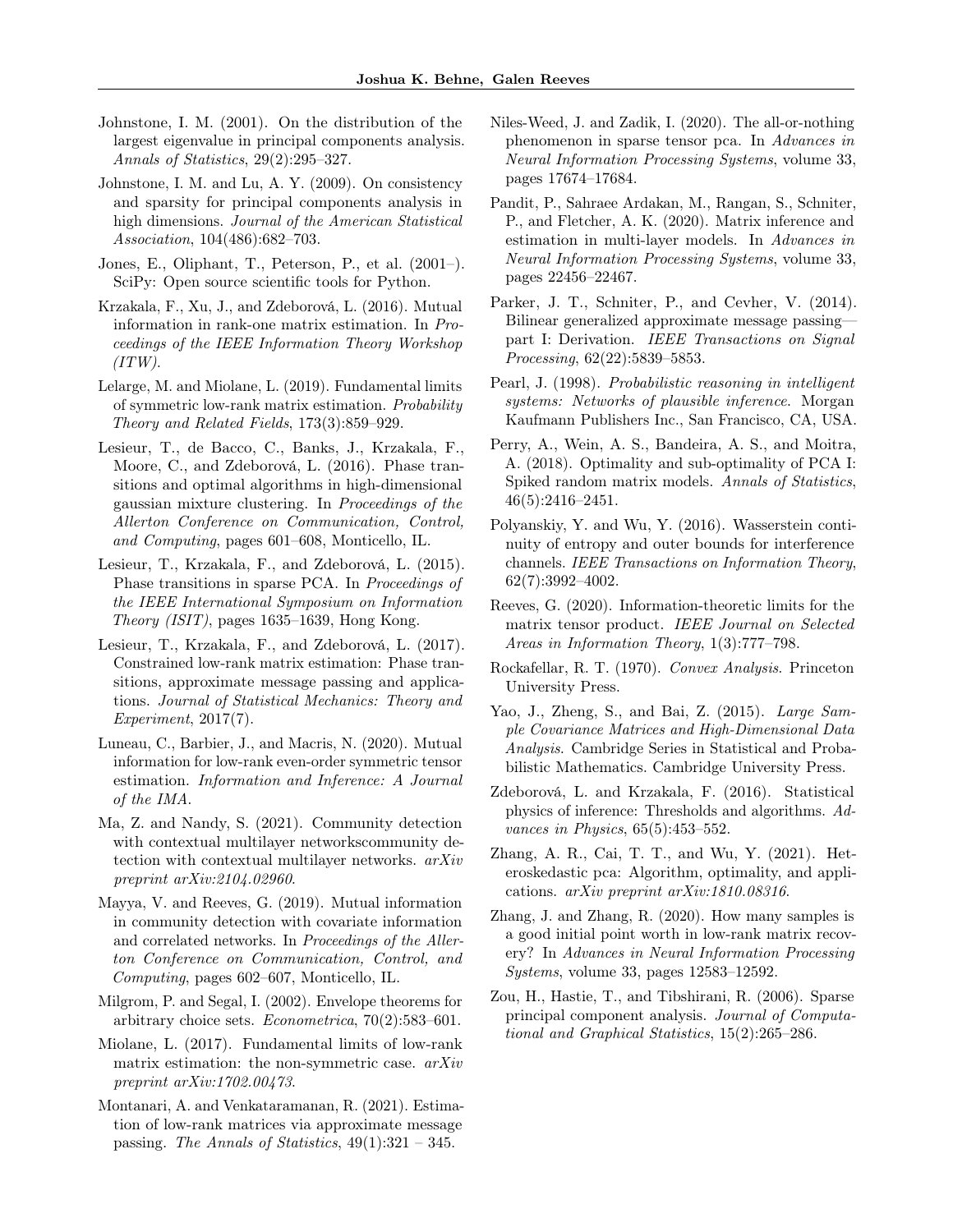# Fundamental limits for rank-one matrix estimation with groupwise heteroskedasticity: Supplementary Materials

# A PROOFS OF MAIN RESULTS

As described in Section 2.1 the main idea in the proof is to show that the groupwise model in (1) can be expressed as a special case of the matrix tensor product model studied in Reeves (2020). In the following, we first summarize the basic definition and results from Reeves (2020) and then provide the proofs for Theorems 1 and 2.

### A.1 The Matrix Tensor Product Model

Let X be an  $n \times d$  random matrix. Following (Reeves, 2020, Equation (9)), the matrix tensor product model associated with a positive scale factor N,  $d \times d$ , symmetric positive semidefinite matrix R, and  $d^2 \times d^2$  symmetric positive semidefinite matrix  $S$  is defined by

$$
Y_{R,S}^{\text{MTP}} = \begin{cases} X R^{1/2} + W \\ \frac{1}{\sqrt{N}} (X \otimes X) S^{1/2} + W' \end{cases}
$$
(34)

where  $\otimes$  denotes the Kronecker matrix product and W and W' are independent matrices with independent standard Gaussian entries. The only difference between this definition and the one in Reeves (2020) is that the scale factor  $N$  maybe different from the number of rows  $n$ . The relative entropy function associated with this model is defined by

$$
\mathcal{D}_N^{\text{MTP}}(R,S) \coloneqq \frac{1}{N} D(\mathbb{P}_{Y_{R,S}^{\text{MTP}}}\|\mathbb{P}_{Y_{0,0}^{\text{MTP}}}),\tag{35}
$$

where  $\mathbb{P}_{Y_{0,0}^{\text{MTP}}}$  is the standard Gaussian measure of the same dimension as the observations. The approximation formula (see (Reeves, 2020, Equation  $(42)$ )) is defined as

$$
\hat{\mathcal{D}}_N^{\text{MTP}}(R,S) \coloneqq \max_Q \inf_{\tilde{R}\in\mathbb{S}_+^d} \left\{ \mathcal{D}_N^{\text{MTP}}(R+\tilde{R},0) + \frac{1}{2}\operatorname{tr}(S(Q\otimes Q)) - \frac{1}{2}\operatorname{tr}(\tilde{R}Q) \right\}.
$$
\n(36)

where the maximum is over  $d \times d$  symmetric positive semidefinite matrices satisfying  $Q \preceq \frac{1}{N} \mathbb{E}[X^{\top} X]$ .

The main results in Reeves (2020) are bounds on the difference between the relative entropy and the approximation formula. For the purposes of this paper, we are interested in the asymptotic setting where the number of rows increases while the number of columns is fixed.

**Theorem 5** (Reeves (2020)). Consider a sequence of problems, indexed by integer N, with observations from the matrix tensor product model (34) such that the number of columns d is fixed while the number of rows scales as  $n/N \to \beta \in (0,\infty)$ . If the rows of X are independent with with  $\mathbb{E} [|X_{ij}|^4] \leq C$  for some constant C, then,  $|\mathcal{D}_N^{\text{MTP}} - \hat{\mathcal{D}}_N^{\text{MTP}}|$  converges to zero pointwise as  $N \to \infty$ .

Proof. This result follows along similar lines as (Reeves, 2020, Corollary 1). If the entries of X are bounded uniformly, then the result follows directly from (Reeves, 2020, Theorem 1). The relaxation from bounded entries to bounded forth moment follows from the continuity of relative entropy with respect to the quadratic Wasserstein distance Polyanskiy and Wu (2016) and the fact that a finite fourth moment bound on the entries of X implies a finite second moment bound on the entries of  $X \otimes X$ .  $\Box$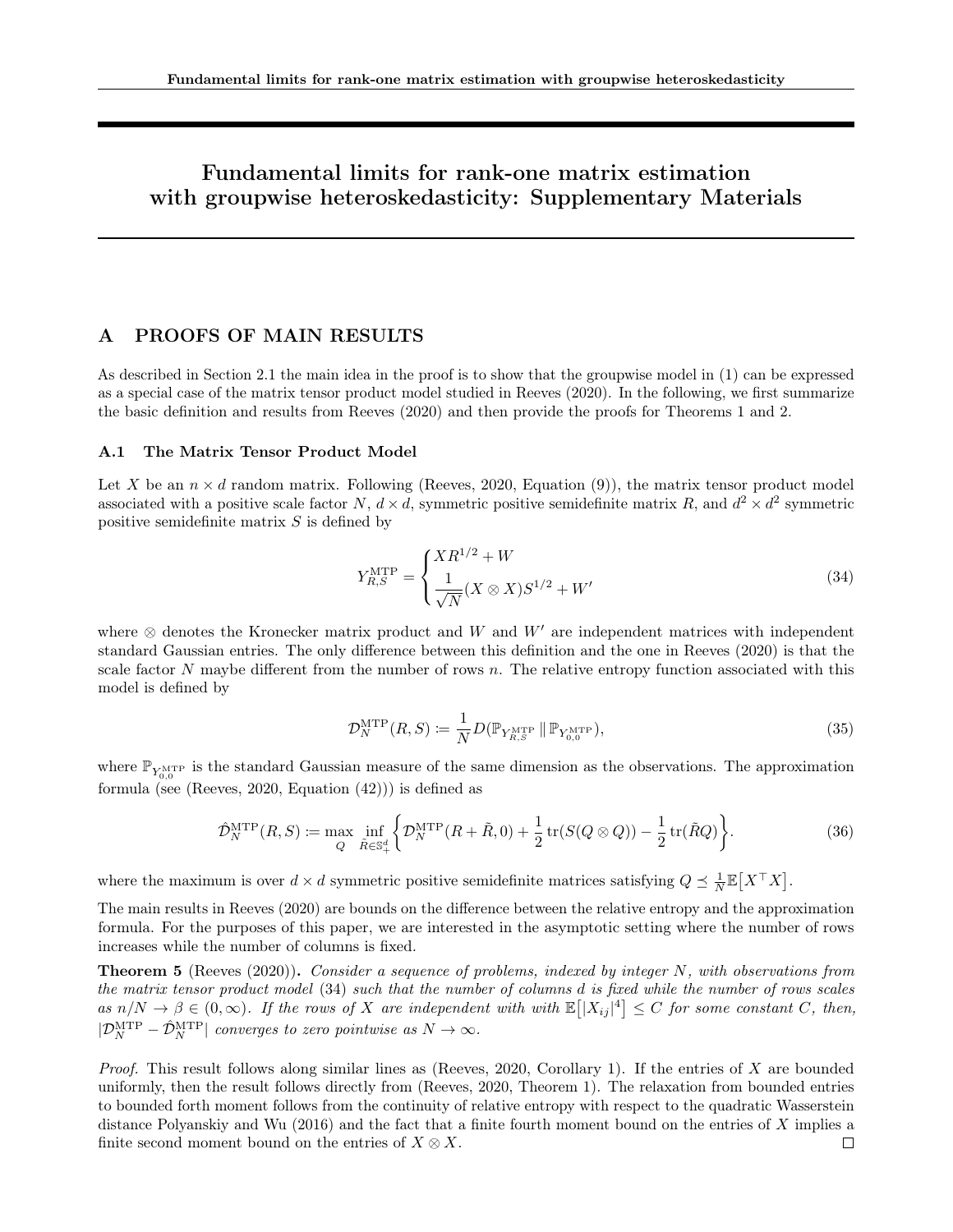#### A.2 Proof of Theorem 1

Let  $X = diag(x_1, ..., x_K)$  be the  $n \times K$  block-diagonal matrix whose k-th block is given by  $x_k$  and let  $\Gamma$  be the  $K \times K$  matrix corresponding to the entrywise positive square root of  $\Lambda$ . Using this notation, the groupwise model (1) can be expressed in matrix form according to

$$
Y = \frac{1}{\sqrt{N}} X \Gamma X^{\top} + W. \tag{37}
$$

By vectorization, this model can be written equivalently as

$$
\text{vec}(Y) = \frac{1}{\sqrt{N}} (X \otimes X) \text{vec}(\Gamma) + \text{vec}(W). \tag{38}
$$

This is the matrix tensor product model given in (Reeves, 2020, Definition 1) with  $K^2 \times 1$  coupling matrix vec(Γ). As noted in (Reeves, 2020, Proposition 1), the fundamental limits for this model are the same as for the symmetric form of the matrix tensor product model (see (Reeves, 2020, Definition 2)) characterized by  $K^2 \times K^2$ coupling matrix  $\text{vec}(\Gamma)$  vec(Γ). Recalling that the relative entropy function  $\mathcal{D}_N(r,\Lambda)$  in (8) is defined with respect to observations from the groupwise model (1) and the side-information model (6) we can write

$$
\mathcal{D}_N(r,\Lambda) = \mathcal{D}_N^{\text{MTP}}(\text{diag}(r), \text{vec}(\Gamma) \text{vec}(\Gamma)^\top)
$$
\n(39)

where  $\mathcal{D}_N^{\text{MTP}}(R, S)$  is defined in (35).

From here, a direct application of Theorem 5 shows that the limiting behavior of  $\mathcal{D}_N$  can be expressed in terms of the approximation formula for the matrix tensor product in (36). To simplify the analysis, we use the following result, which leverages the block-diagonal structure in X.

**Lemma 6.** Suppose that  $X = diag(x_1, \ldots, x_K)$  is a block-diagonal matrix where each  $x_k$  is a column vector. Then, the relative entropy function in the matrix tensor product model depends only on the diagonal entries of the matrices  $(R, S)$ . Specifically,

$$
\mathcal{D}_N^{\text{MTP}}(R,S) = \mathcal{D}_N^{\text{MTP}}(\text{diag}(r), \text{diag}(s)),\tag{40}
$$

where r and s are vectors containing the diagonal entries in  $R$  and  $S$ , respectively.

*Proof.* Consider the observation model  $A\boldsymbol{u} + \boldsymbol{w}$  where  $\boldsymbol{u}$  is a  $p \times 1$  random vector,  $A = [a_1, \ldots, a_K]$  is an  $m \times p$ deterministic matrix, and w is an independent  $m \times 1$  vector with standard Gaussian entries. Suppose that the entries of u are deterministically zero except in the k-th location and let  $Q_k$  be an  $m \times m$  orthogonal matrix (chosen independently of u and w) such that the k-th row of  $Q_k$  is given by  $a_k/||a_k||$ . Then, we can write

$$
D(A\mathbf{u} + \mathbf{w} \parallel \mathbf{w}) = D(a_k u_k + \mathbf{w} \parallel \mathbf{w})
$$
\n<sup>(41)</sup>

$$
= D(Q_k a_k u_k + Q_k \boldsymbol{w} \parallel Q_k \boldsymbol{w}) \tag{42}
$$

$$
= D((\text{diag}(\|a_1\|,\ldots,\|a_K\|)\boldsymbol{u} + Q_k\boldsymbol{w}\|Q_k\boldsymbol{w}) \tag{43}
$$

where the second line follows from the invariance of relative entropy to one-to-one transformation and the third line follows from first noting that  $Q_ka_k = ||a_k||e_k$ , where  $e_k$  is the k-th standard basis vector, and then recalling that only the kth entry in  $u$  is nonzero. By the orthogonal invariance of the standard Gaussian distribution  $Q_k$ w is a standard Gaussian vector that is independent of u. Now suppose that T is a  $p \times p$  symmetric positive semidefinite matrix with diagonal given by t. Setting  $A = T^{1/2}$  we find that  $(\|a_1\|^2, \ldots, \|a_K\|^2) = t$  and so the arguments given above imply that

$$
D(T^{1/2}\boldsymbol{u} + \boldsymbol{w} \|\boldsymbol{w}) = D(\text{diag}(t)^{1/2}\boldsymbol{u} + \boldsymbol{w} \|\boldsymbol{w}). \tag{44}
$$

By the chain rule for relative entropy, this result extends to the setting where U is an  $n \times p$  random matrix with the property that each row has at most one entry that is not deterministically zero, i.e., we can write

$$
D(UT^{1/2} + W \parallel W) = D(U \text{ diag}(t)^{1/2} + W \parallel W). \tag{45}
$$

where W is an independent  $n \times p$  matrix with independent standard Gaussian entries. Finally, the stated result for the matrix tensor product model follows from noting that both X and  $X \otimes X$  have the property that at most one entry in each row is not deterministically zero. $\Box$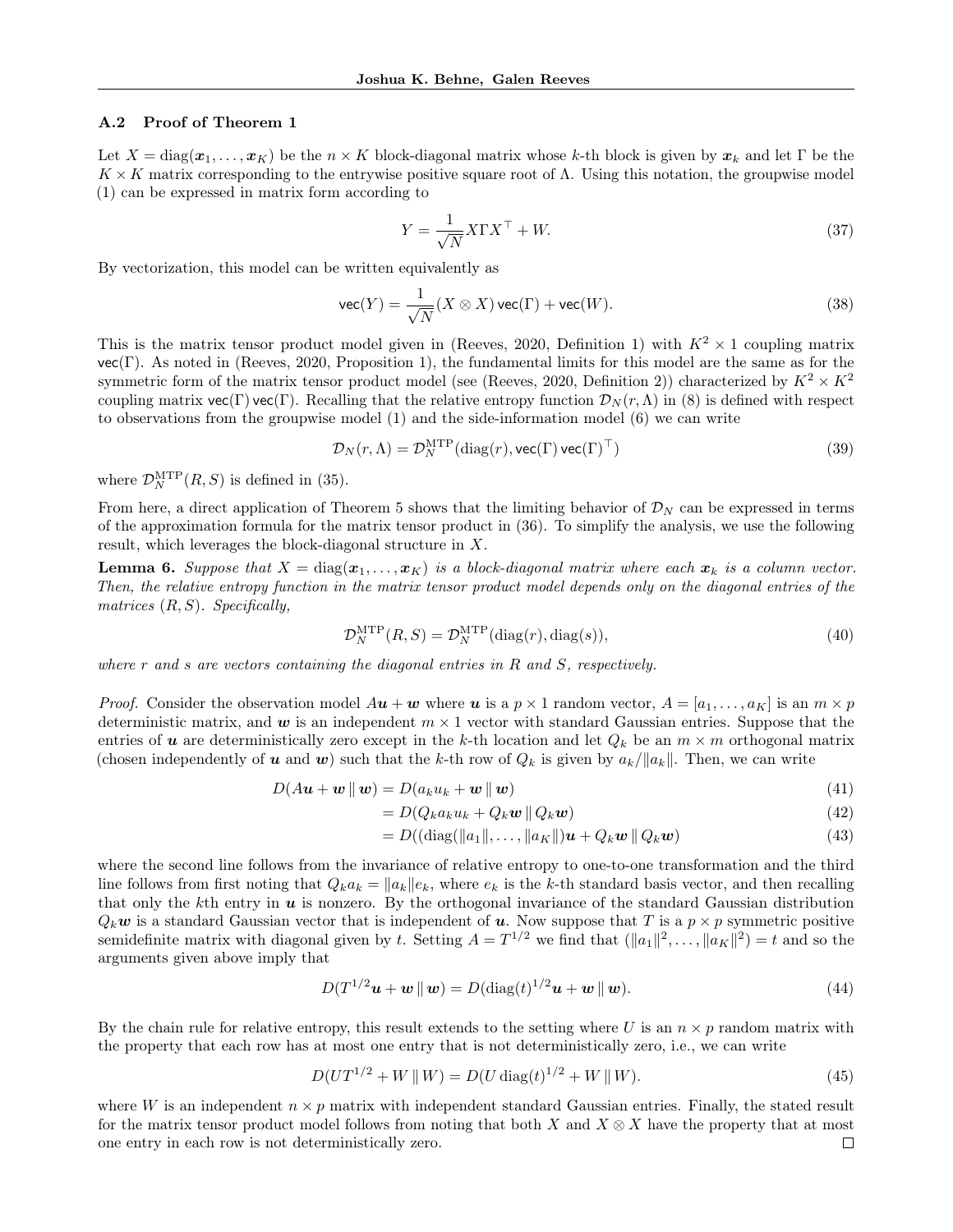In view of Lemma 6, the relation in (39) can simplified as

$$
\mathcal{D}_N(r,\Lambda) = \mathcal{D}_N^{\text{MTP}}(\text{diag}(r),\text{diag}(\text{vec}(\Lambda))).
$$
\n(46)

Moreover, if  $\tilde{R}$  is a  $K \times K$  symmetric positive semidefinite matrix with diagonal given by  $\tilde{r}$ , we have

$$
\mathcal{D}_N^{\text{MTP}}(\text{diag}(r) + \tilde{R}, 0) = \mathcal{D}_N^{\text{MTP}}(\text{diag}(r_k + \tilde{r}), 0) = \sum_{k=1}^K \frac{n_k}{N} D_k(r_k + \tilde{r}_k)
$$
(47)

where the first step is due to Lemma 6 and second step follows from Assumption 1. Combining this expression with the fact that  $\frac{1}{N} \mathbb{E}[X^{\top} X] = \text{diag}(n_1/N, \dots, n_K/N)$ , leads to the following simplification of approximation formula:

$$
\hat{\mathcal{D}}_N^{\text{MTP}}(\text{diag}(r), \text{diag}(\text{vec}(\Lambda))) = \max_{q} \inf_{\tilde{r}} \left\{ \sum_{k=1}^K \frac{n_k}{N} D_k(r + \tilde{r}_k) + \frac{1}{2} q^\top \Lambda q - \frac{1}{2} \tilde{r}^\top q \right\}.
$$
\n(48)

Here, the maximum is over K-dimensional vectors satisfying  $0 \le q_k \le n_k/N$  and the infimum is over K-dimensional vectors with non-negative entries. Finally, taking the  $N \to \infty$  limit of this expression leads to the formula for the limit given in Theorem 1.

### A.3 Proof of Theorem 2

The proof of Theorem 2 follows from fact that changes in the relative entropy with respect to the parameters  $(r, \Lambda)$  can be related to the MMSE in estimating the underlying variables. As a consequence of the I-MMSE relationship Guo and Verdú (2005), it can be shown that  $\mathcal{D}_N$  is differentiable on the interior of its domain with partial derivatives:

$$
\partial_{r_k} D_N(r,\Lambda) = \frac{1}{2N} \mathbb{E}\big[\|\mathbb{E}[\boldsymbol{x}_k \mid Y]\|_2^2\big], \quad \partial_{\lambda_{k\ell}} D_N(r,\Lambda) = \frac{1}{2N^2} \mathbb{E}\big[\|\mathbb{E}\big[\boldsymbol{x}_k \boldsymbol{x}_\ell^\top \mid Y\big]\|_F^2\big].\tag{49}
$$

These derivatives can be defined uniquely on the boundaries ( $r_k = 0$  or  $\lambda_{kl} = 0$ ) according to the right derivatives, which exist and are finite due the finite fourth moment assumption (Guo et al., 2011, Proposition 7). The connection with the MMSE follows from the relationship

$$
\mathbb{E}\big[\|\boldsymbol{x}_k - \mathbb{E}[\boldsymbol{x}_k \mid Y]\|^2\big] = \mathbb{E}\big[\|\boldsymbol{x}_k\|^2\big] - \mathbb{E}\big[\|\mathbb{E}[\boldsymbol{x}_k \mid Y]\|^2_2\big] \tag{50}
$$

$$
\mathbb{E}\big[\|\boldsymbol{x}_k\boldsymbol{x}_\ell-\mathbb{E}\big[\boldsymbol{x}_k\boldsymbol{x}_\ell^\top\mid Y\big]\|_F^2\big] = \mathbb{E}\big[\|\boldsymbol{x}_k\boldsymbol{x}_\ell^\top\|_F^2\big] - \mathbb{E}\big[\|\mathbb{E}\big[\boldsymbol{x}_k\boldsymbol{x}_\ell^\top\mid Y\big]\|_F^2\big].\tag{51}
$$

The assumption that the entries are independent with second moment equal to one means that  $\mathbb{E}[\|\mathbf{x}_k\|^2] = n_k$ and  $\mathbb{E}[\|\mathbf{x}_k\mathbf{x}_\ell\|_F^2] = n_k n_\ell$  for  $k \neq \ell$ . For the diagonal blocks, we can write  $\mathbb{E}[\|\mathbf{x}_k\mathbf{x}_k^\top\|_F^2] = n_k \xi_k + n_k (n_k - 1)$ where  $\xi_k$  is the fourth moment of  $P_k$  and so  $n_k^{-2} \mathbb{E} \left[ \|\boldsymbol{x}_k \boldsymbol{x}_k^{\top}\|_F^2 \right]$  converges to one in the  $N \to \infty$  limit.

The next step is to relate the derivatives of  $\mathcal{D}_N$  to the derivatives of its limit  $\mathcal{D}$ . This is possible due to the fact that  $\mathcal{D}_N$  is convex, which implies that  $\mathcal D$  is convex, and hence differentiable almost everywhere, and furthermore that the derivatives converge at every point where the limit is differentiable (Hiriart-Urruty and Lemaréchal, 1993, Proposition 4.3.4).

With these results in hand, the asymptotic MMSE can be analyzed by studying the limit  $\mathcal D$ . If for a given pair  $(r, \Lambda)$  the maximum in the definition of D is attained at a unique point  $q^*$  then D has partial derivatives with respect to the nonzero entries in  $(r, \Lambda)$ . Specifically, for  $r_k > 0$  and  $\lambda_{k\ell} > 0$  it can be verified that

$$
\partial_{r_k} \mathcal{D}(r,\Lambda) = \frac{1}{2} q_k^*, \qquad \partial_{\lambda_{k\ell}} \mathcal{D}(r,\Lambda) = \frac{1}{2} q_k^* q_\ell^*.
$$
\n(52)

For  $r = 0$  and  $\lambda_{k\ell} = 0$  these expressions still hold for the right derivatives and it can be shown (see (Reeves, 2020, Section II-B)) that they provide one-sided bounds of the form

$$
\limsup_{N \to \infty} \frac{1}{N} \mathbb{E} \big[ \|\mathbb{E}[\boldsymbol{x}_k \mid Y] \|_2^2 \big] \leq q_k^*, \qquad \limsup_{N \to \infty} \frac{1}{N^2} \mathbb{E} \big[ \|\mathbb{E}[\boldsymbol{x}_k \boldsymbol{x}_\ell^\top \mid Y] \|_F^2 \big] \leq q_k^* q_\ell^*.
$$
\n
$$
(53)
$$

Noting that these are equalities whenever the upper bound is equal to zero and combining with the arguments above leads to the conditions in Theorem 2.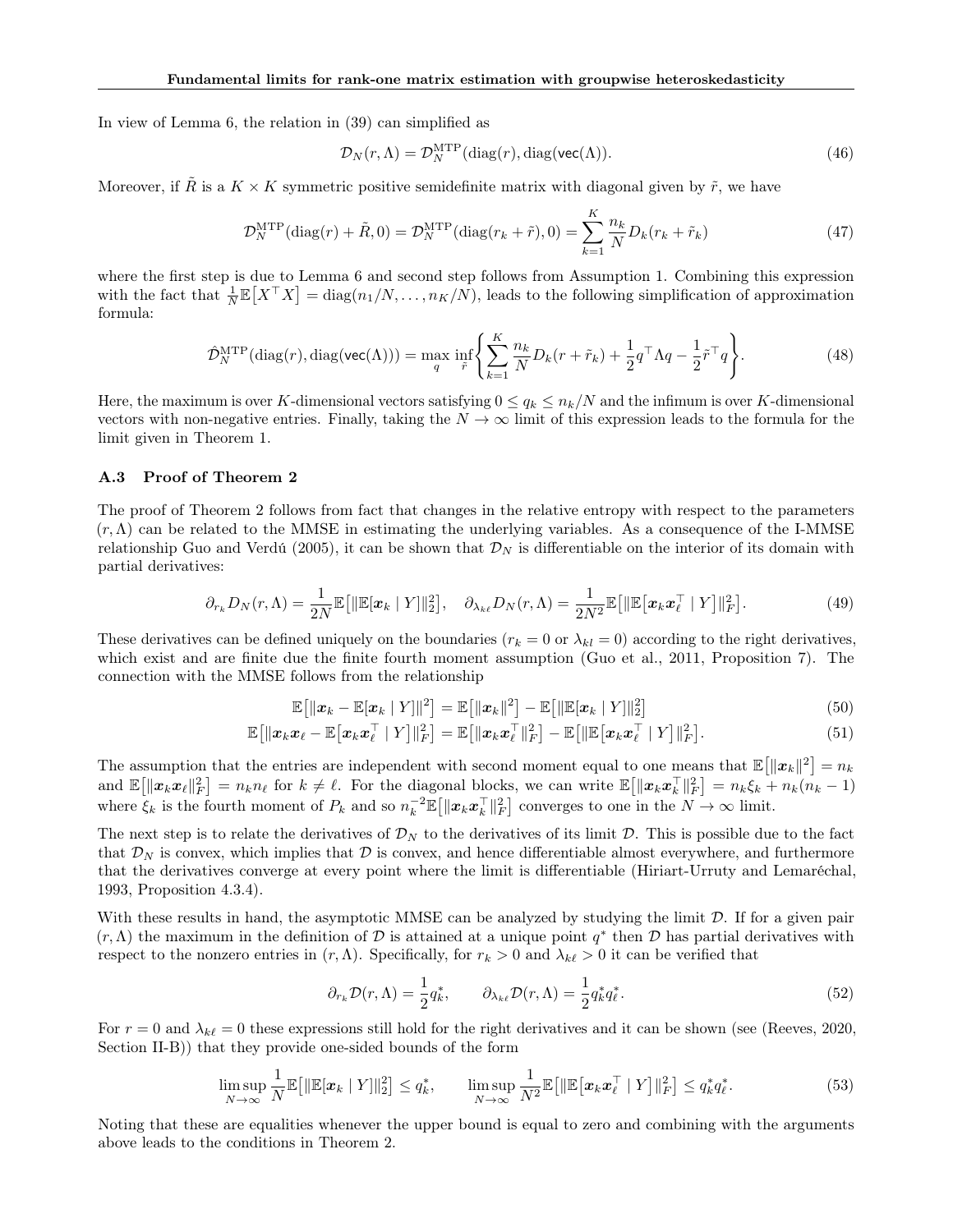#### A.4 Almost everywhere uniqueness of maximizer

Recall that  $D$  is convex and thus differentiable almost everywhere on the interior of its domain (Rockafellar, 1970, Theorem 25.5). For each point  $(r, \Lambda)$  where D is differentiable, we can combine the envelop theorem Milgrom and Segal (2002) with (52) to conclude that the maximum in (9) has a unique maximizer  $q^*$ . Finally, this argument can also be applied with respect to a subset of entries in  $(r, \Lambda)$ , providing that the corresponding partial derivatives uniquely characterize  $q^*$ . For example, for any fixed r and collection of off-diagonal terms  $(\lambda_{k\ell} : k \neq \ell)$ , the maximizer is unique for almost all  $\lambda_{11}, \ldots, \lambda_{KK} \in (0, \infty)$ .

### A.5 Proof of Theorem 4

Recall that the relative entropy function given in Theorem 1 for the optimally weighted PCA setting described in Section 3 is given by

$$
\mathcal{D}(0,\Lambda) = \max_{0 \le q \le \beta} \inf_{\tilde{r} \ge 0} \left\{ \sum_{k=0}^{L} \beta_k D_k(\tilde{r}_k) + \frac{q_0}{2} \sum_{\ell=1}^{L} \frac{q_\ell}{\sigma_\ell^2} - \frac{1}{2} \tilde{r}^\top q \right\} \tag{54}
$$

where  $D_k : [0, \infty) \to [0, \infty)$  is the single letter relative entropy function for  $k = 0, \ldots, L$ . The assumption that the entries of  $u$  and  $v_\ell$  have independent standard Gaussian entries means that the single-letter relative entropy functions can be expressed in closed-form as  $D_k(\tilde{r}_k) = \frac{1}{2}(\tilde{r}_k - \log(1 + \tilde{r}_k))$  for  $k = 0, 1, ..., L$ . Observe that the objective function in (54) is convex in  $\tilde{r}$ . By differentiation, one finds that for  $0 \leq q < \beta$ , the inifmum is attained at a unique point  $r^* = r^*(q)$  satisfying:

$$
r_k^* = \frac{q_k}{\beta_k - q_k}, \qquad k = 0, 1, \dots, L
$$
 (55)

Plugging this value into  $(54)$  and noting that the objective is continuous in q leads to the following expression:

$$
\sup_{0 \le q < \beta} \left\{ \frac{q_0}{2} \left( 1 + \sum_{\ell=1}^L \frac{q_\ell}{\sigma_\ell^2} \right) + \frac{1}{2} \sum_{\ell=1}^L q_\ell - \frac{1}{2} \sum_{k=0}^L \beta_k \log(\beta_k) + \frac{1}{2} \sum_{k=0}^L \beta_k \log(\beta_k - q_k) \right\} \tag{56}
$$

This expression can be simplified further by noting that for fixed  $0 \le q_0 < \beta_0$  the objective function in (56) is strictly concave in  $(q_1, \ldots, q_L)$  and thus the maximum is attained at the unique point  $(q_1^*(q_0), \ldots, q_L^*(q_0))$ characterized by

$$
q_{\ell}^* = \frac{\beta_{\ell} q_0}{\sigma_{\ell}^2 + q_0}, \qquad \ell = 1, \dots, L. \tag{57}
$$

In the case  $q_0 = 0$  this follows since the objective function is decreasing in  $q_\ell$  for  $\ell \geq 1$  and thus the maximum is attained at the boundary point  $q_1^* = \ldots q_L^* = 0$ . In the case  $q_0 > 0$  this follows from differentiation. Evaluating (56) at the point given by (57) and then simplifying terms leads to the following expression involving a univariate optimization problem:

$$
\sup_{0 \le q_0 < \beta_0} \frac{1}{2} F(q_0), \qquad F(x) \coloneqq x - \beta_0 \log \left( \frac{\beta_0}{\beta_0 - x} \right) + \sum_{\ell=1}^L \left( \frac{\beta_\ell x}{\sigma_\ell^2} - \beta_\ell \log \left( 1 + \frac{x}{\sigma_\ell^2} \right) \right) \tag{58}
$$

The objective function F is continuous on  $[0, \beta_0)$  and converges to  $-\infty$  at  $x \nearrow \beta_0$ . Hence, the maximum is attained attained on  $[0, \beta_0)$ . Furthermore, the derivative can be expressed as

$$
F'(x) = -\frac{x}{\beta_0 - x} + \sum_{\ell=1}^{L} \frac{\beta_{\ell} x}{\sigma_{\ell}^2 (\sigma_{\ell}^2 + x)}.
$$
\n(59)

From inspection, it is clear that F' has a root at  $x = 0$ . To explore the possible roots on  $(0, \beta_0)$  define

$$
R(x) := \left(1 - \frac{\beta_0}{x}\right) F'(x) = 1 - \sum_{\ell=1}^{L} \frac{\beta_{\ell}(\beta_0 - x)}{\sigma_{\ell}^2(\sigma_{\ell}^2 + x)}
$$
(60)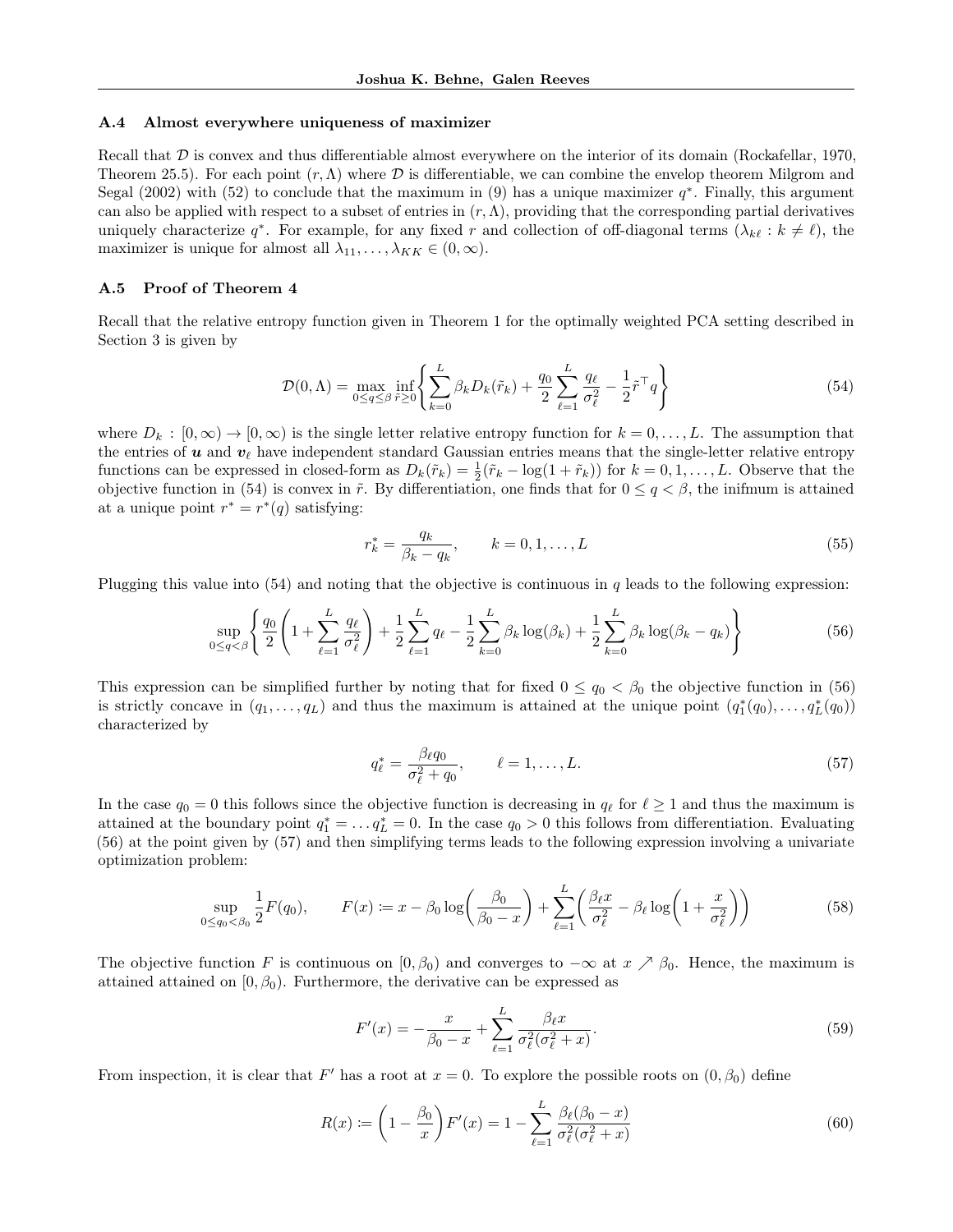Note that  $(1 - \beta_0/x)$  is strictly negative on  $(0, \beta_0)$  and so R and F' have the same roots and opposite signs over this interval.

At this point we recognize that R is the same as function appearing in Hong et al. (2018b, Theorem 6), adapted to the notation used in this paper. The analysis in Hong et al.  $(2018b)$  shows that R is strictly increasing over  $(0, \beta_0)$  and converges to 1 as  $x \nearrow \beta_0$ . Consequently, it follows from (60) that there are only two cases to consider:

- If  $R(0) \geq 0$  then F' is strictly negative on  $(0, \beta_0)$ , and so the unique maximizer is  $q_0^* = 0$ .
- Conversely, if  $R(0) < 0$ , then there exists a single root  $x^*$  on  $(0, \beta_0)$ . Moreover,  $F'$  is strictly positive on  $(0, x^*)$ and strictly negative on  $(x^*, \beta_0)$  and thus  $q_0^* = x^*$  is the unique maximizer of F.

To conclude, observe the condition on  $R(0)$  can be expressed equivalently as

$$
R(0) < 0 \quad \iff \quad \sum_{\ell=1}^{L} \frac{\beta_0 \beta_\ell}{\sigma_\ell^4} > 1 \tag{61}
$$

The above establishes Theorem 4 and now we can use it in conjunction with Theorem 2 and Theorem 3 to comment on the optimality of WPCA in this setting. First recall that Hong et al. (2018b, Theorem 6) states that

$$
\frac{\langle \hat{\mathbf{u}}, \mathbf{u} \rangle^2}{\|\mathbf{u}\|^2 \|\hat{\mathbf{u}}\|^2} \xrightarrow{a.s.} q_0^{\text{WPCA}} / \beta_0 \tag{62}
$$

where  $u, \hat{u} \in \mathbb{R}^d$  and  $\hat{u}$  is the estimate produced by WPCA with optimal weights. It should be noted that Hong et al. (2018b) assume that  $u$  is a unit vector, however we take it to be a vector with IID entries with zero mean and unit variance. This discrepancy leads to some additional normalization terms in the formulas presented here.

We consider the MSE in estimating  $uu^\top$  and allow for the optimal scaling of  $\hat{u}$ . We recall that the formula for the MSE in this case was derived in Section 4 and is

$$
\inf_{\rho_u \geq 0} \frac{1}{d^2} \mathbb{E} \left[ \left\| \boldsymbol{u} \boldsymbol{u}^\top - \rho_u^2 \frac{\hat{\boldsymbol{u}} \hat{\boldsymbol{u}}^\top}{\|\hat{\boldsymbol{u}}\|^2} \right\|_F^2 \right] = \frac{1}{d^2} \mathbb{E} \left[ \|\boldsymbol{u}\|^4 \right] - \frac{1}{d^2} \mathbb{E} \left[ \frac{\langle \boldsymbol{u}, \hat{\boldsymbol{u}} \rangle^2}{\|\hat{\boldsymbol{u}}\|^2} \right]^2. \tag{63}
$$

We can consider the above MSE in the asymptotic limit (i.e., as  $N \to \infty$ ) and note that in this limit  $||u||^2$ concentrates to a deterministic value of  $d$ . So, the asymptotic MSE for WPCA is given by

$$
\lim_{N \to \infty} \frac{1}{d^2} \left( \mathbb{E} \left[ \|\mathbf{u}\|^4 \right] - \left( \mathbb{E} \left[ \frac{\langle \mathbf{u}, \hat{\mathbf{u}} \rangle^2}{\|\hat{\mathbf{u}}\|^2} \right] \right)^2 \right) = 1 - \lim_{N \to \infty} \left( \mathbb{E} \left[ \frac{\langle \mathbf{u}, \hat{\mathbf{u}} \rangle^2}{\|\mathbf{u}\|^2 \|\hat{\mathbf{u}}\|^2} \right] \right)^2 = 1 - \left( \frac{q_0^{\text{WPCA}}}{\beta_0} \right)^2 \tag{64}
$$

where the final equality holds because

$$
\frac{\langle \boldsymbol{u}, \hat{\boldsymbol{u}} \rangle^2}{\|\boldsymbol{u}\|^2 \|\hat{\boldsymbol{u}}\|^2}
$$
(65)

is a positive and bounded quantity. Therefore, almost sure convergence implies convergence in  $L_1$ . We also note that this MSE is lower bounded by the MMSE. Furthermore, from Theorem 3, the MMSE of  $\boldsymbol{u}\boldsymbol{u}^{\top}$  is lower bounded by

$$
1 - \left(\frac{q_0^*}{\beta_0}\right)^2 \tag{66}
$$

where  $q_0^*$  is the result given in Theorem 4 and is equal  $q_0^{\text{WPCA}}$  at and after the weak recovery condition is satisfied. Given that we have demonstrated an algorithm that attains a lower bound on the MMSE, we can conclude that the MSE of the optimally scaled WPCA estimator is equal to the MMSE. Hence, it can be said that WPCA achieves the fundamental limits in this setting.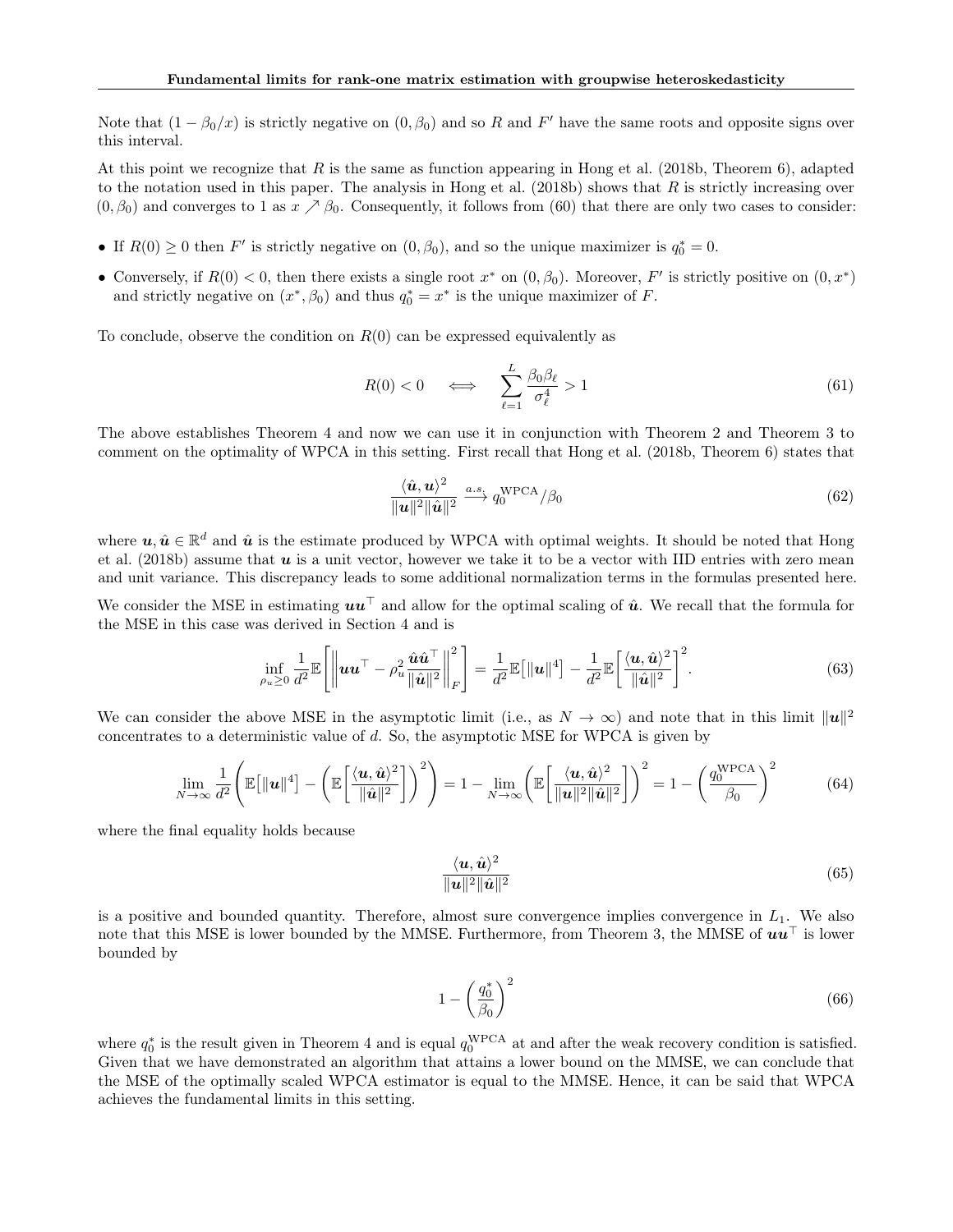# B AMP FOR HETEROSKEDASTIC RANK-ONE ESTIMATION

This section considers approximate inference methods for the heteroskedastic rank-one observation model given by

$$
y_{ij} = \sqrt{\frac{\lambda_{ij}}{N}} x_i x_j + w_{ij}, \qquad i, j = 1, \dots, n
$$
\n
$$
(67)
$$

where  $(x_i)$  are unknown random variables,  $(w_{ij})$  are independent standard Gaussian noise terms, and  $(\lambda_{ij})$  and N are known parameters. Furthermore, it is assumed that the variables  $(x_i)$  are independently (but not identically) distributed with  $x_i \sim P_i$  for  $i = 1, \ldots, n$ . Note that the groupwise model (1) corresponds to the special case where the parameters  $(\lambda_{ij})$  and the distributions are constant within groups.

Symmetrization and Prepossessing To simplify the exposition of the algorithms it is convenient to apply a prepossessing step that re-scales and symmetrizes the observations. Specifically, we define the modified observations  $(\tilde{y}_{ij})$  and parameters  $(\tilde{\lambda}_{ij})$  according to

$$
\tilde{y}_{ij} = \begin{cases}\n\sqrt{\lambda_{ij}} y_{ij} + \sqrt{\lambda_{ji}} y_{ji} & i \neq j \\
\sqrt{\lambda_{ii}} y_{ii}, & i = j\n\end{cases}, \qquad \tilde{\lambda}_{ij} = \begin{cases}\n\lambda_{ij} + \lambda_{ji}, & i \neq j \\
\lambda_{ii} & i = j\n\end{cases}
$$
\n(68)

By the orthogonal invariance of the standard Gaussian distribution it follows that  $(\tilde{y}_{ij})$  are sufficient statistics for estimation of  $(x_i)$ . Furthermore, the distribution of  $(\tilde{y}_{ij})$  is given by the symmetric model

$$
\tilde{y}_{ij} = \frac{1}{\sqrt{N}} \tilde{\lambda}_{ij} x_i x_j + \tilde{\lambda}_{ij}^{1/2} \tilde{w}_{ij}
$$
\n(69)

where  $\tilde{w}_{ij} = \tilde{w}_{ji}$  with  $(\tilde{w}_{ij} : 1 \le i \le j \le n)$  independent standard Gaussian variables. Using this parameterization, the likelihood function is proportional to

$$
\prod_{1 \le i \le j \le n} \exp\left\{\frac{\tilde{y}_{ij}x_i x_j}{\sqrt{N}} - \frac{\tilde{\lambda}_{ij} x_i^2 x_j^2}{2N}\right\}.
$$
\n(70)

Belief Propagation We begin with a derivation of the belief propagation algorithm Pearl (1998). To simplify the derivation we assume that each probability measure  $P_i$  had a density  $f_i$  with respect to the Lebesgue measure. In view of (70), the conditional distribution of the variables  $(x_i)$  given the observations  $(\tilde{y}_{ij})$  has a density that is proportional to

$$
\prod_{i=1}^{n} \phi_i(x_i) \prod_{1 \le i < j \le n} \psi_{ij}(x_i, x_j),\tag{71}
$$

where

$$
\phi_i(x_i) := f_i(x_i) \exp\left\{\frac{\tilde{y}_{ii}x_i^2}{\sqrt{N}} - \frac{\tilde{\lambda}_{ii}x_i^4}{2N}\right\}, \qquad \psi_{ij}(x_i, x_j) := \exp\left\{\frac{\tilde{y}_{ij}x_ix_j}{\sqrt{N}} - \frac{\tilde{\lambda}_{ij}x_i^2x_j^2}{2N}\right\}
$$
(72)

The belief propagation algorithm is described by a collection of messages  $(\mu_{ij} : 1 \le i, j \le n, i \ne j)$  where each  $\mu_{ij}$  is a non-negative function that describes the 'influence' of variable i on variable j. Starting at a given initialization, these messages are determined recursively via the update rule

$$
\mu_{ij}(x_j) \leftarrow \int \phi_i(x_i) \psi_{ij}(x_i, x_j) \prod_{k \in [n] \setminus \{i, j\}} \mu_{ki}(x_i) dx_i,
$$
\n(73)

where  $[n] = \{1 \ldots, n\}$ . The approximation to the marginal of the *i*-th variable associated with given collection of messages is given by the probability density function:

$$
x_i \mapsto \frac{\phi_i(x_i) \prod_{j \in [n] \setminus i} \mu_{ji}(x_i)}{\int \phi_i(x_i') \prod_{j \in [n] \setminus i} \mu_{ji}(x_i') dx_i'}.
$$
\n(74)

Note that this final approximation is invariant to rescaling of the messages, and thus at each stage in the algorithm the message  $\mu_{ij}$  can be rescaled by an arbitrary positive constant.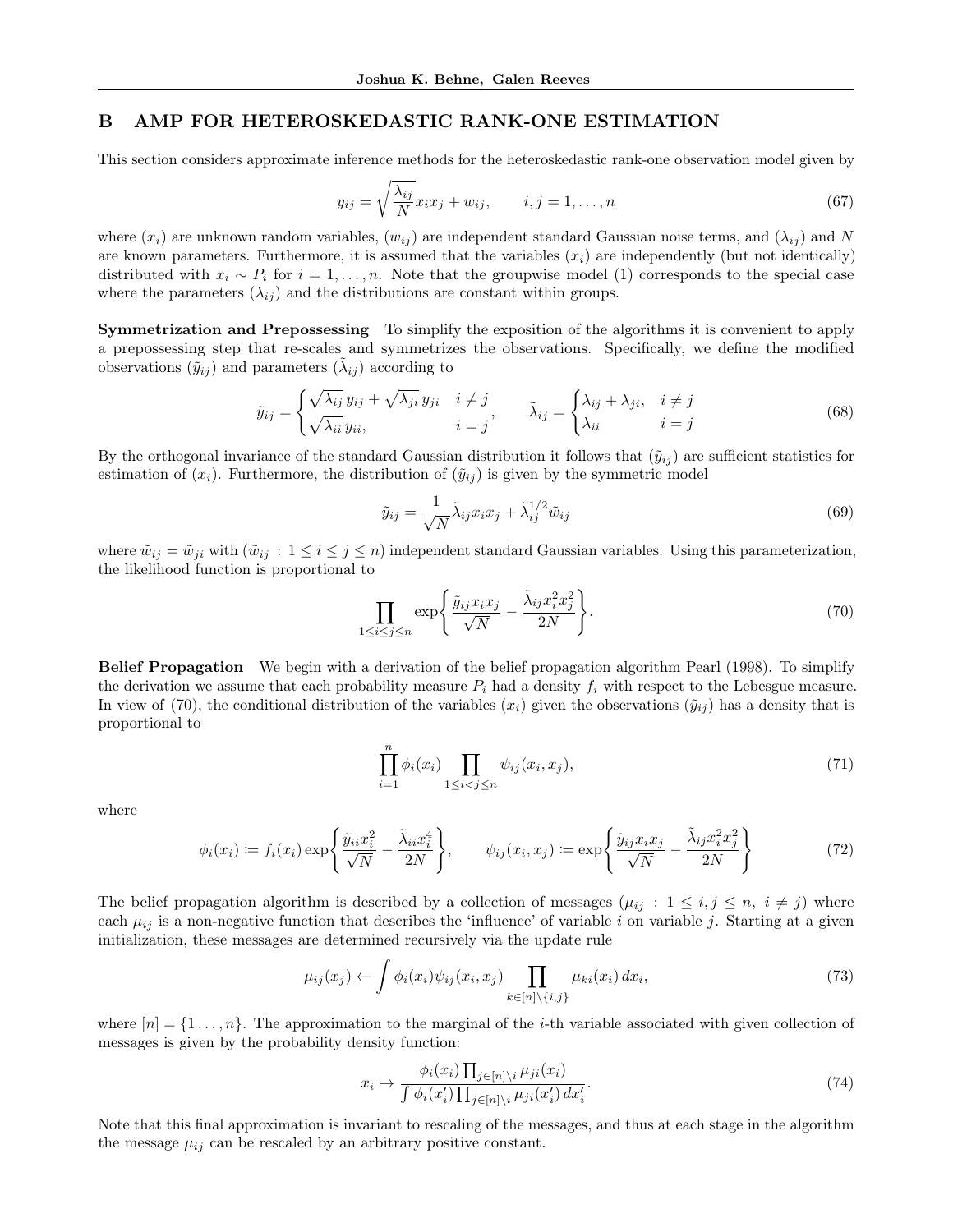Relaxed Belief Propagation Next we consider a relaxed belief propagation algorithm that is obtained by an approximation of the update rule. The first step in this approximation is to replace the function  $\psi_{ij}(x_i, x_j)$  by its second order expansion with respect to the term  $(x_i x_j)/\sqrt{N}$  evaluated at zero:

$$
\psi_{ij}(x_i, x_j) \approx 1 + \frac{\tilde{y}_{ij} x_i x_j}{\sqrt{N}} + \frac{1}{2} \frac{(\tilde{y}_{ij}^2 - \tilde{\lambda}_{ij}) x_i^2 x_j^2}{N}.
$$
\n(75)

Plugging this approximation into (73) leads to the following integral

$$
\int \phi_i(x_i) \left( 1 + \frac{\tilde{y}_{ij} x_i x_j}{\sqrt{N}} + \frac{1}{2} \frac{(\tilde{y}_{ij}^2 - \tilde{\lambda}_{ij}) x_i^2 x_j^2}{N} \right) \prod_{k \in [n] \setminus \{i, j\}} \mu_{ki}(x_i) \, dx_i \tag{76}
$$

To characterize the solution to this integral, define

$$
m_{ij} = \frac{\int x_i \phi_i(x) \prod_{k \in [n] \setminus \{i,j\}} \mu_{ki}(x_i) dx_i}{\int \phi_i(x') \prod_{k \in [n] \setminus \{i,j\}} \mu_{ki}(x'_i) dx'_i}
$$
(77)

$$
v_{ij} = \frac{\int x_i^2 \phi_i(x) \prod_{k \in [n] \setminus \{i,j\}} \mu_{ki}(x_i) dx_i}{\int \phi_i(x') \prod_{k \in [n] \setminus \{i,j\}} \mu_{k \to i}(x_i') dx_i'} - \hat{x}_{ij}^2
$$
(78)

to be the mean and variance, respectively, of the probability density function

$$
x_i \mapsto \frac{\phi_i(x) \prod_{k \in [n] \setminus \{i,j\}} \mu_{ki}(x_i)}{\int \phi_i(x') \prod_{k \in [n] \setminus \{i,j\}} \mu_{ki}(x'_i) dx'_i}.
$$
(79)

This density is similar to the marginal approximation in (74) except that message from the j-th variable is also excluded. Using this notation, the integral in (76) is proportional to

$$
1 + \left(\frac{\tilde{y}_{ij}m_{ij}}{\sqrt{N}}\right)x_j + \frac{1}{2}\left(\frac{(\tilde{y}_{ij}^2 - \tilde{\lambda}_{ij})(m_{ij}^2 + v_{ij})}{N}\right)x_j^2.
$$
\n(80)

Using the approximation  $1 + au + \frac{1}{2}(a^2 - b)u^2 \approx \exp(au - \frac{1}{2}bu^2)$  for  $u \approx 0$  and recalling that we can rescale the message  $\mu_{ij}$  by an arbitrary positive constant leads to the modified update rule

$$
\mu_{ij}(x_j) \leftarrow \exp\left\{a_{ij}x_j - \frac{1}{2}b_{ij}x_j^2\right\} \tag{81}
$$

where

$$
a_{ij} = \frac{\tilde{y}_{ij}m_{ij}}{\sqrt{N}}, \qquad b_{ij} = \frac{\tilde{\lambda}_{ij}m_{ij}^2 + (\tilde{\lambda}_{ij} - \tilde{y}_{ij}^2)v_{ij}}{N}.
$$
\n(82)

According to the update rule (81), the probability density in (79) is defined by the (unnormalized) density

$$
\phi_i(x_i) \prod_{k \in [n] \setminus \{i,j\}} \exp\left\{ a_{ki} x_i - \frac{1}{2} b_{ki} x_i^2 \right\} = \phi_i(x_i) \exp\left\{ \sum_{k \in [n] \setminus \{i,j\}} a_{ki} x_i - \frac{1}{2} b_{ki} x_i^2 \right\}
$$
(83)

Here, we see that the products of the messages are described compactly in terms of a linear combination of the  $a_{ki}$  and  $b_{ki}$  terms.

The relaxed belief propagation can be described as follows. For  $i = 1, \ldots, n$  define the function

$$
\eta_i(a,b) = \frac{\int x_i \exp\{ax_i - \frac{1}{2}bx_i^2\}\phi_i(x_i) dx_i}{\int \exp\{ax'_i - \frac{1}{2}b(x'_i)^2\}\phi_i(x'_i) dx'_i}
$$
\n(84)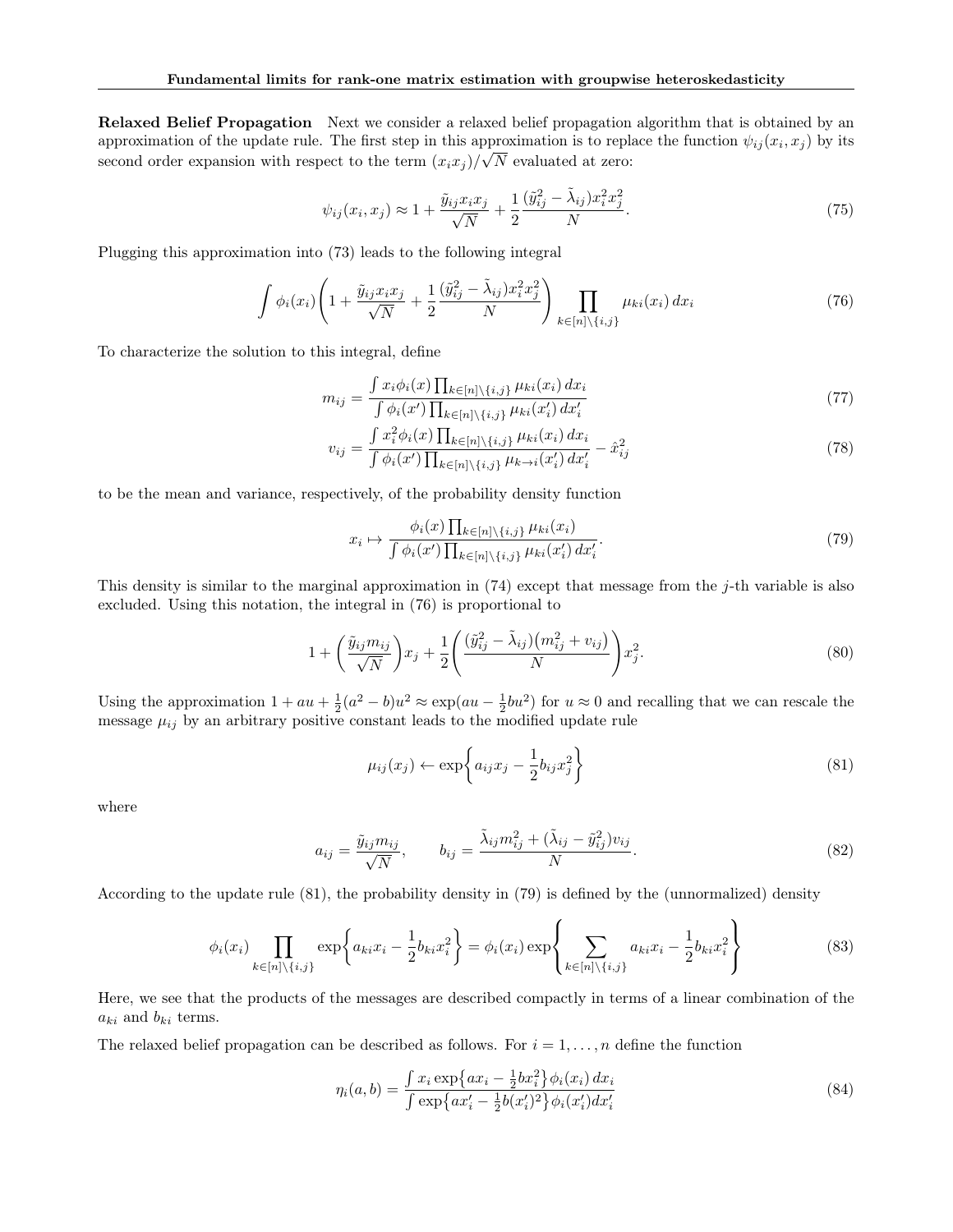and let  $\eta'_i(a, b)$  denote the partial derivative with respect to the first argument. Note that  $\eta_i(a, b)$  and  $\eta'_i(a, b)$ represent the mean and variance, respectively, of the (unormalized) density  $x_i \mapsto \phi_i(x_i) \exp(ax_i - \frac{1}{2}bx_i^2)$ . Starting with initial values for  $(m_{ij}, v_{ij})$  the updates are defined according to

$$
m_{ij} \leftarrow \eta_i \left( \sum_{k \in [n] \setminus \{i,j\}} a_{ki}, \sum_{k \in [n] \setminus \{i,j\}} b_{ki} \right) \tag{85a}
$$

$$
v_{ij} \leftarrow \eta_i' \left( \sum_{k \in [n] \setminus \{i,j\}} a_{ki}, \sum_{k \in [n] \setminus \{i,j\}} b_{ki} \right)
$$
 (85b)

where the terms  $(a_{ki}, b_{ki})$  are defined with respect to the current values of  $(m_{ki}, v_{ki})$  according to (82).

Approximate Message Passing One of the limitations of the relaxed belief propagation algorithm in (85) is that it requires keeping track of  $n^2$  terms. AMP can be viewed as an approximation to the relaxed belief propagation algorithm that requires only n terms.

Before stating the AMP algorithm, it is useful to consider the version of relaxed belief propagation where all of the updates are made in parallel. Specially, starting with an initialization  $(m_{ij}^0, v_{ij}^0)$ , the updates at time  $t = 1, 2, \ldots$  are given by

$$
a_{ij}^t = \frac{\tilde{y}_{ij}}{\sqrt{N}} m_{ij}^t \tag{86a}
$$

$$
b_{ij}^t = \frac{\tilde{\lambda}_{ij}}{N} (m_{ij}^t)^2 + \frac{\tilde{\lambda}_{ki} - \tilde{y}_{ij}}{N} v_{ij}^t
$$
\n(86b)

$$
m_{ij}^{t+1} = \eta_i \left( \sum_{k \in [n] \setminus \{i,j\}} a_{ki}^t, \sum_{k \in [n] \setminus \{i,j\}} b_{ki}^t \right) \tag{86c}
$$

$$
v_{ij}^{t+1} = \eta_i' \left( \sum_{k \in [n] \setminus \{i,j\}} a_{ki}^t, \sum_{k \in [n] \setminus \{i,j\}} b_{ki}^t \right) \tag{86d}
$$

In comparison, the corresponding version of AMP is given by

$$
a_i^t = \frac{1}{\sqrt{N}} \sum_{k \in [n] \backslash i} \tilde{y}_{ki} m_k^t - \frac{1}{N} m_i^{t-1} \sum_{k \in [n] \backslash i} \tilde{y}_{ki} v_k^t \tilde{y}_{ik}
$$
(87a)

$$
b_i^t = \frac{1}{N} \sum_{k \in [n] \backslash i} \left( \tilde{\lambda}_{ki} (m_k^t)^2 + (\tilde{\lambda}_{ki} - \tilde{y}_{ki}^2) v_k^t \right)
$$
\n(87b)

$$
m_i^{t+1} = \eta_i(a_i^t, b_i^t) \tag{87c}
$$

$$
v_i^{t+1} = \eta_i'(a_i^t, b_i^t) \tag{87d}
$$

The relationship between these algorithms can be derived heuristically based on a decomposition of the means of the form  $m_{ij}^t = m_i^t + \epsilon_{ij}^t$  where  $m_i^t$  does not depend on j and  $\epsilon_{ij}^t$  is a small fluctuation; see e.g., (Bayati and Montanari, 2011, Appendix A).

To express the AMP algorithm using vector notation, we define  $m<sup>t</sup>$  and  $v<sup>t</sup>$  be  $n \times 1$  vectors containing the means and variances, respectively, at iteration t. Also, we define  $\tilde{Y}$  and  $\tilde{\Lambda}$  to be  $n \times n$  symmetric matrices with diagonal entries equal to zero and off-diagonal entries given by  $\tilde{y}_{ij}$  and  $\tilde{\lambda}_{ij}$ , respectively. The AMP algorithm in (87) can be written compactly as

$$
\boldsymbol{a}^{t} = \frac{1}{\sqrt{N}} \tilde{Y} \boldsymbol{m}^{t} - \frac{1}{N} (\tilde{Y}^{\circ 2} \boldsymbol{v}^{t}) \circ \boldsymbol{m}^{t-1}
$$
\n(88a)

$$
\boldsymbol{b}^{t} = \frac{1}{N} \tilde{\Lambda}(\boldsymbol{m}^{t})^{\circ 2} + \frac{1}{N} (\tilde{\Lambda} - \tilde{Y}^{\circ 2}) \boldsymbol{v}^{t}
$$
\n(88b)

$$
\boldsymbol{m}^{t+1} = \eta(\boldsymbol{a}^t, \boldsymbol{b}^t) \tag{88c}
$$

$$
\boldsymbol{v}^{t+1} = \eta'(\boldsymbol{a}^t, \boldsymbol{b}^t) \tag{88d}
$$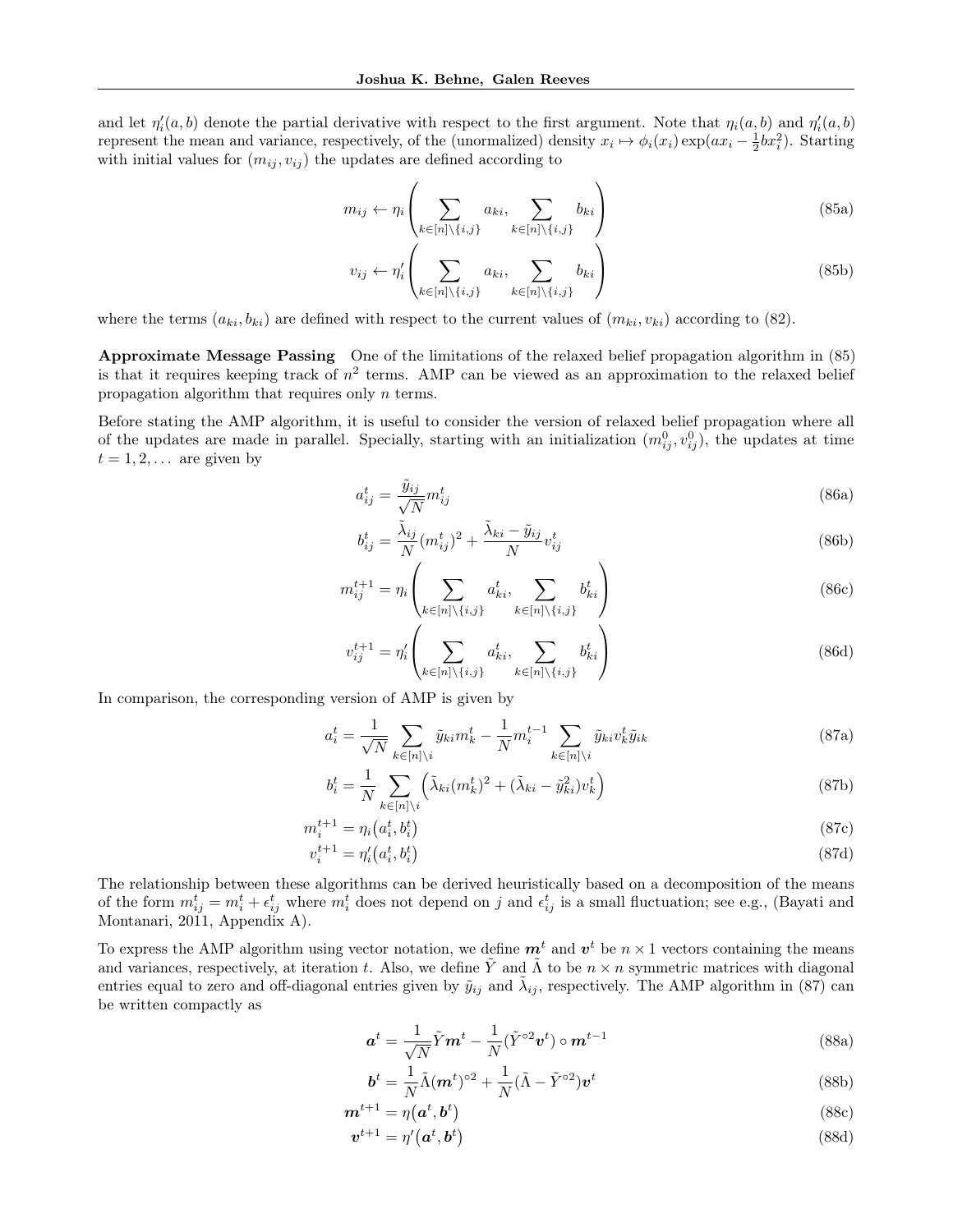where  $\eta$  and  $\eta'$  are obtained by stacking the functions  $\eta_i$  and  $\eta'_i$ , respectively, for  $i = 1, ..., n$ .

**Remark 1.** In the AMP algorithm given in (88) The dependence on distribution of  $x_i$  is encapsulated by the function  $\eta_i(a, b)$  defined in (84). This means that the algorithm can be applied in the case where  $x_i$  is drawn according to a probability measure  $P_i$  provided that the functions

$$
(a, b) \mapsto \int x_i^p \exp\left\{ a x_i - \frac{1}{2} b x_i^2 \right\} \exp\left\{ \frac{\tilde{y}_{ii} x_i^2}{\sqrt{N}} - \frac{\tilde{\lambda}_{ii} x_i^4}{2N} \right\} dP_i(x_i), \quad p = 0, 1, 2
$$
 (89)

can be approximated numerically.

**Remark 2.** If the parameter  $\lambda_{ii}$  is small relative to the global scale parameter N, then the data point  $\tilde{y}_{ii}$  has negligible impact and the term  $\phi_i(x_i)$  in (84) can be replaced by the density of  $x_i$ . This is precisely what happens in the usual rank-one estimation model where all the  $\lambda_{ij}$  are identical. By contrast, the heteroskatistic model (67) allows for the possibility that the diagonal terms  $\lambda_{ii}$  are of the same order as N and in this case, the diagonal terms should not be discarded.

AMP for Groupwise Model The AMP presented in Section 4.3 is obtained by specializing the AMP algorithm in (88) to the to setting of the groupwise model. Following the discussion in Remark 2 the function  $\eta_i(a, b)$  defined in (84) is replaced by the definition given in (27), which omits the dependence on the diagonal entries of the observations.

## C NUMERICAL APPROXIMATION OF RELATIVE ENTROPY AND MMSE

Numerically approximating the relative entropy and MMSE requires solving a low-dimensional saddle point problem and generating expressions for the single-letter relative entropy and its first derivative. In this work, we only consider numerical approximation of the formulas for the two-group case, as in (29). However, the single-letter relative entropy and its first derivative will be the same in the K-group case and our strategy for estimating the global optimum of the saddle point problem would be a reasonable strategy for  $K > 2$  as well.

### C.1 Estimation of the Global Optimum

In the two-group setup, we only have to perform an optimization over four scalar variables in order to obtain the relative entropy and MMSE. To further simplify the process, we can note that the envelope theorem (see Milgrom and Segal (2002)) gives us that we need only consider the stationary points of the objective. At first glance of (30), this is far from obvious. In practice, we use a multivariate root finding algorithm from the SciPy Jones et al. (01 ) optimization package in order to find the locations where the gradient is equal to zero.

#### C.2 Approximation of the Single-letter Relative Entropy

In order to deal with saddle point problem in (30), we need to obtain a formula for the single-letter relative entropy, defined in (7), and its first derivative. In this work, we consider standard Gaussian priors and discrete priors. In the case of standard Gaussian priors, we have  $D_k(\gamma) = \frac{1}{2}(\gamma - \log(1 + \gamma))$  and  $\partial_\gamma D_k(\gamma) = \frac{1}{2} \frac{\gamma}{1 + \gamma}$ . We also consider discrete priors which have the following form

$$
P_X = \sum_{i=1}^{M} p_i \delta_{a_i} \tag{90}
$$

where  $\delta_{a_i}$  denotes a point mass function at  $a_i$  and  $p_i$  are probabilities for  $i = 1, ..., M$  and  $P_X$  denotes the probability measure. In order to obtain the single-letter relative entropy, we consider the random variable  $Y = \sqrt{\gamma}X + Z$ , where  $X \sim P_X$  and  $Z \sim \mathcal{N}(0, 1)$  are independent. The probability density function of Y is a Gaussian mixture, which is given by

$$
f_Y(y) = \sum_{i=1}^{M} p_i \mathcal{N}(y; \sqrt{\gamma} a_i, 1)
$$
\n(91)

where  $\mathcal{N}(y; \mu, \sigma^2)$  denotes the Gaussian probability density function with mean  $\mu$  and variance  $\sigma^2$  evaluated at  $y$ . The single-letter relative entropy function and its derivative can be expressed as one-dimensional Gaussian integrals, which are approximated numerically.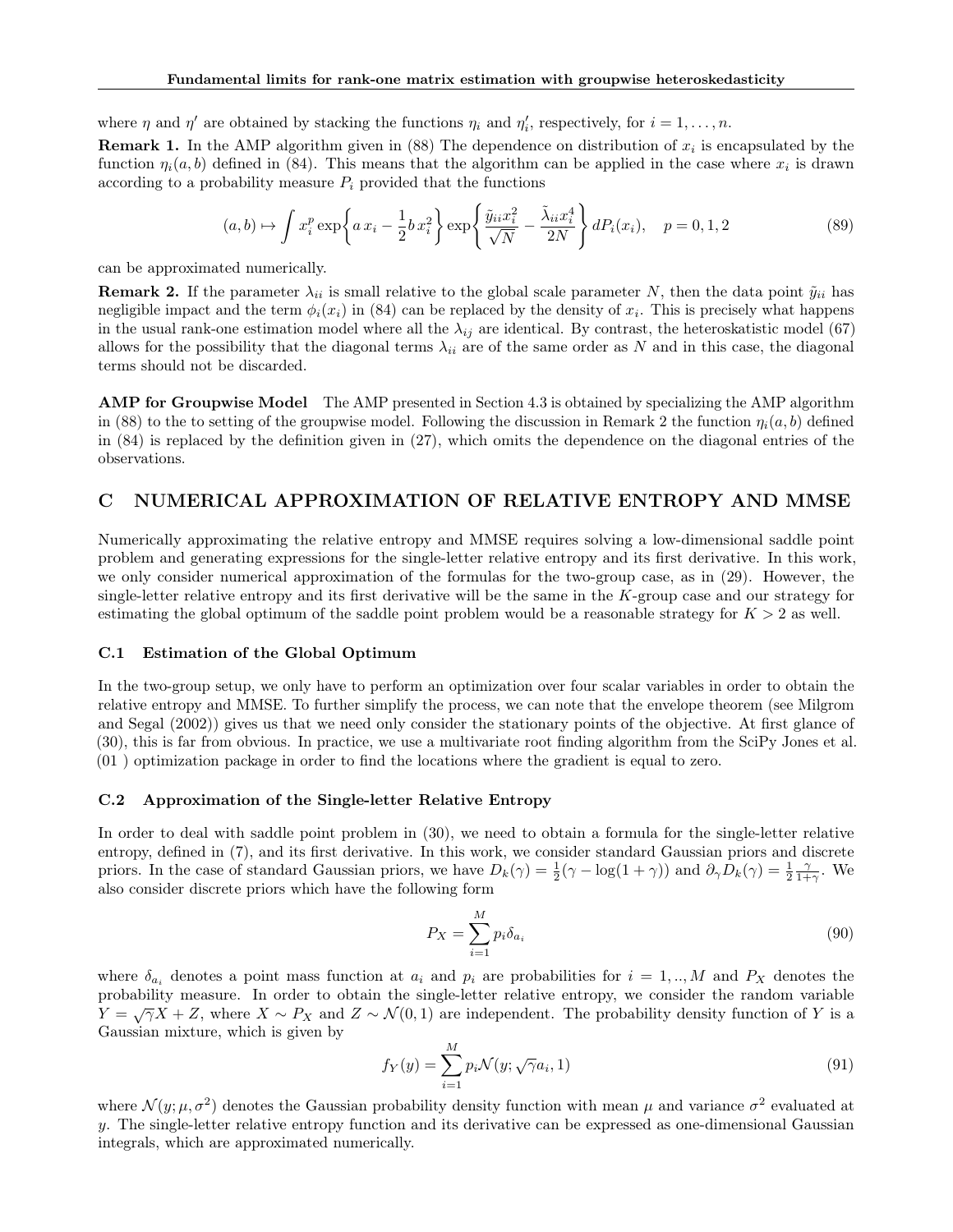# D ADDITIONAL FIGURES

**Gaussian Priors** The case where both  $u$  and  $v$  have independent standard Gaussian entries is shown in Figure 3. In this setting, the asymptotic MMSE is constant for all  $0 \leq \alpha \leq 1$  and the weak detection threshold (i.e., the smallest value of  $\lambda$  such that the asymptotic MMSE is strictly less than the MMSE obtained without any observations) occurs at the critical threshold  $\lambda^* = 1$ . The empirical performance of both gradient descent and AMP shows excellent agreement with the formulas for the asymptotic MMSE. By contrast, the spectral methods are sensitive to the choice of the parameter  $\alpha$ . More specifically, the spectral methods perform well at the special values of  $\alpha$  for which the two-group model reduces to one of the previously studied spiked matrix models. (These values are given by  $\alpha = 1/2$  for joint PCA and  $\alpha \in \{0, 1\}$  for weighted PCA.) However, as  $\alpha$ deviates from these special values the performance degrades sharply, indicating that these spectral methods are sub-optimal in general.

Non-Gaussian Priors Two examples involving non-Gaussian priors are shown in Figure 4. In the first example, both u and v have independent Rademacher entries and in the second example, u has independent Bernoulli(0.1) entries (shifted and scaled to mean zero and variance one) and  $v$  has independent standard Gaussian entries. In both cases, empirical results are shown only for AMP. The asymptotic MMSE is invariant to  $\alpha$  in the first example, where u and v have the same distribution, but depends on  $\alpha$  in the second example, where u and v have different distributions. Interestingly, the MMSE curves in the second example are ordered for both the MMSE of  $uu^{\dagger}$  and  $vv^{\dagger}$ , however, the order is reversed between the two. In particular, smaller values of  $\alpha$  result in better performance (lower MMSE) in estimating  $\boldsymbol{u}\boldsymbol{u}^{\top}$ , but have worse performance (higher MMSE) in estimating  $\boldsymbol{v}\boldsymbol{v}^{\top}$ .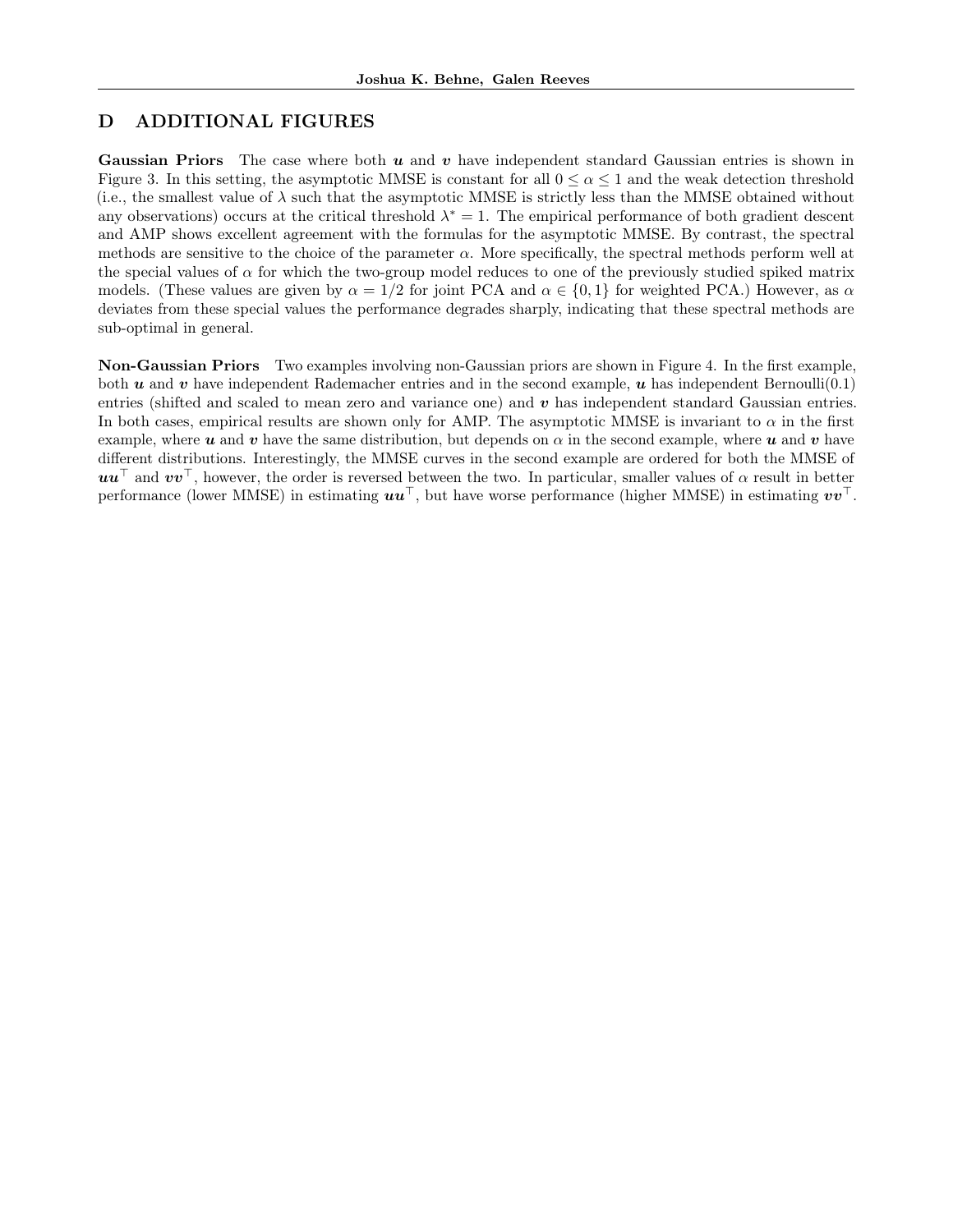

Figure 3: MSE in estimating the rank-one matrices  $uu^\top$  and  $vv^\top$  in the two-group model (29) as function of  $\lambda$ for various  $\alpha$  with  $n = 512$  and IID standard Gaussian priors. The asymptotic MMSE (solid line) is given by Theorem 2. The subplots show the diagonal block MSE of joint PCA (upper left), weighted PCA (upper right), gradient descent (lower left), and AMP (lower right).